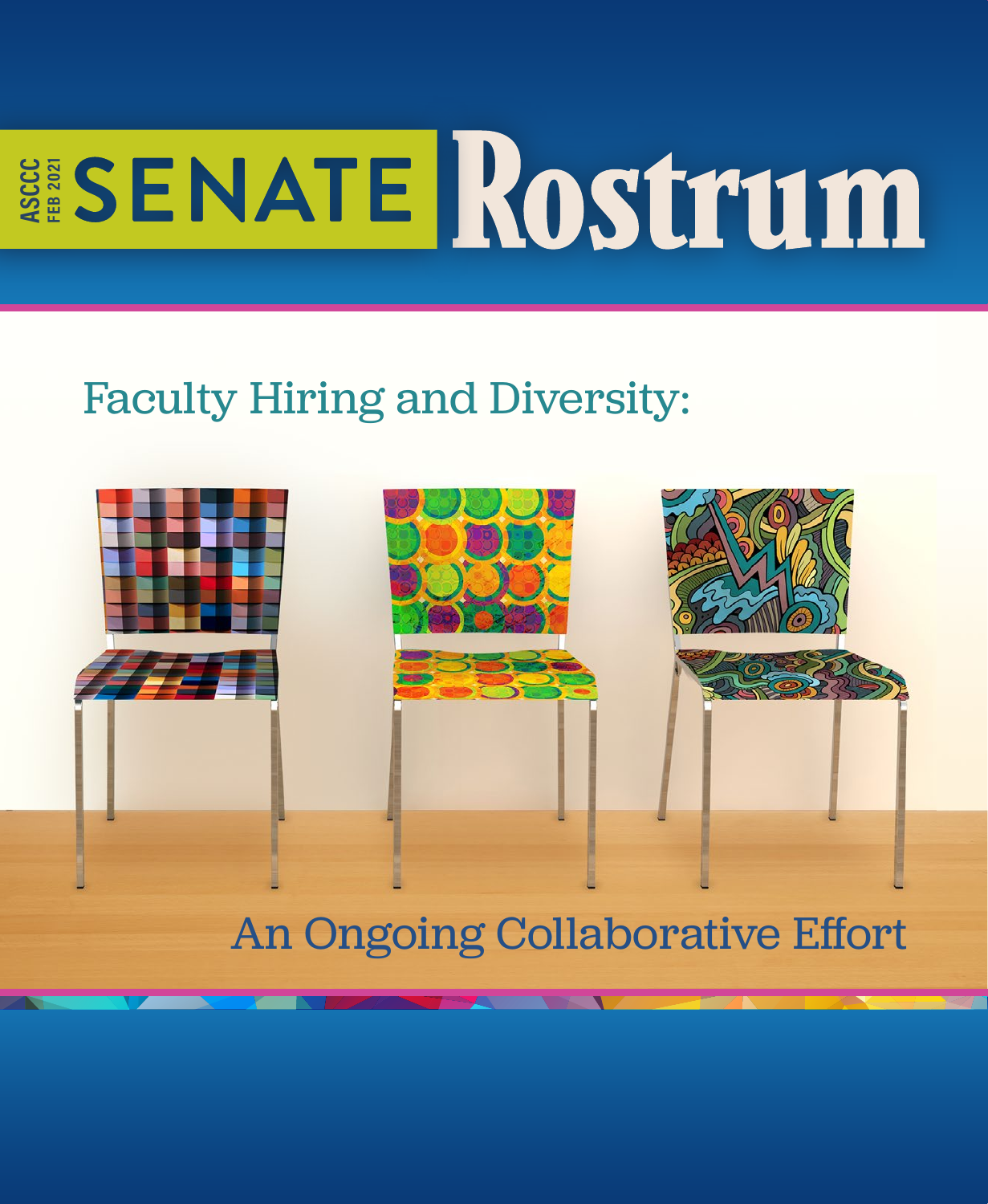### **Contents**

| Americans with Disabilities Act and Disability Support Programs and Services |
|------------------------------------------------------------------------------|
|                                                                              |
|                                                                              |
| An Open Letter: From An Adjunct Faculty Member to Full-Time Faculty 28       |
|                                                                              |
|                                                                              |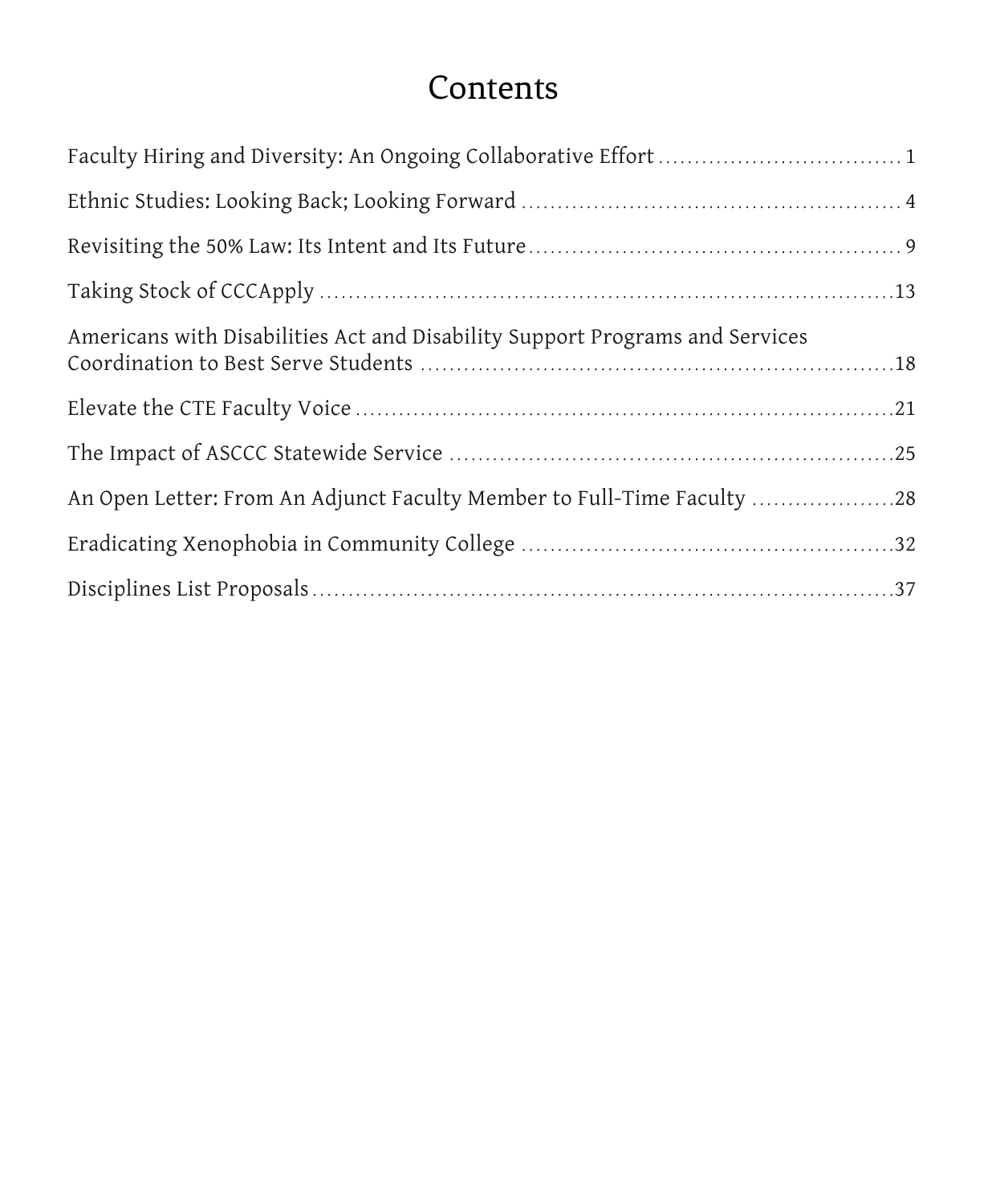### Faculty Hiring and Diversity: An Ongoing Collaborative Effort

by Dolores Davison, ASCCC President and Mayra Cruz, ASCCC Treasurer

Over the last several years, the Academic Senate for California Community Colleges<br>has published various Rostrum articles on equitizing the hiring process, considerations<br>for faculty diversification, and the impact of dive has published various*Rostrum*articles on equitizing the hiring process, considerations for faculty diversification, and the impact of diversification on students' academic outcomes and the student experience. One of the most important activities at a college or district is the hiring of new personnel. At many colleges, while hiring happens year-round, the hiring of full-time faculty tends to be focused in the spring term. While all hiring is crucially important for the functioning of a college, the hiring of faculty has perhaps the greatest overall impact, given the length of time that most faculty spend working at a college. Hiring full-time faculty and diversifying the faculty ranks have been priorities of the ASCCC for many years and recently have come more into focus given the increased recognition of the systemic racism that exists within and outside of the community college system.

In 2016, the ASCCC joined with the California Community Colleges Chancellor's Office Equal Employment Opportunity (EEO) and Diversity Advisory Committee to produce a manual regarding hiring and increasing diversification at the campuses in the California Community Colleges system, the *EEO & Diversity Best Practices Handbook***.1** This handbook highlighted practices used at campuses and districts across the state to increase diversification among all hiring groups and listed nine effective practices that campuses should be using prior to hiring, during hiring processes, and after hires are made. Additionally, monies from the Equal Employment Opportunity funding were incentivized for districts that could demonstrate the implementation of the majority—and eventually six— of the nine effective practices listed. The ASCCC again worked with the Chancellor's Office to disseminate this information, holding numerous regional meetings, presenting at conferences across the state, and generally engaging all stakeholders throughout the system in use of the handbook.

These efforts were embraced throughout the state, but, as with so many initiatives, momentum slowed as colleges met the requirements and were not required to move further forward. In

<sup>1</sup> The *EEO & Diversity Best Practices Handbook* is available at *https://www.cccco.edu/-/media/CCCCO-Website/About-Us/Reports/Files/2016-EEO-and-Diversity-Handbook-ADA.pdf*.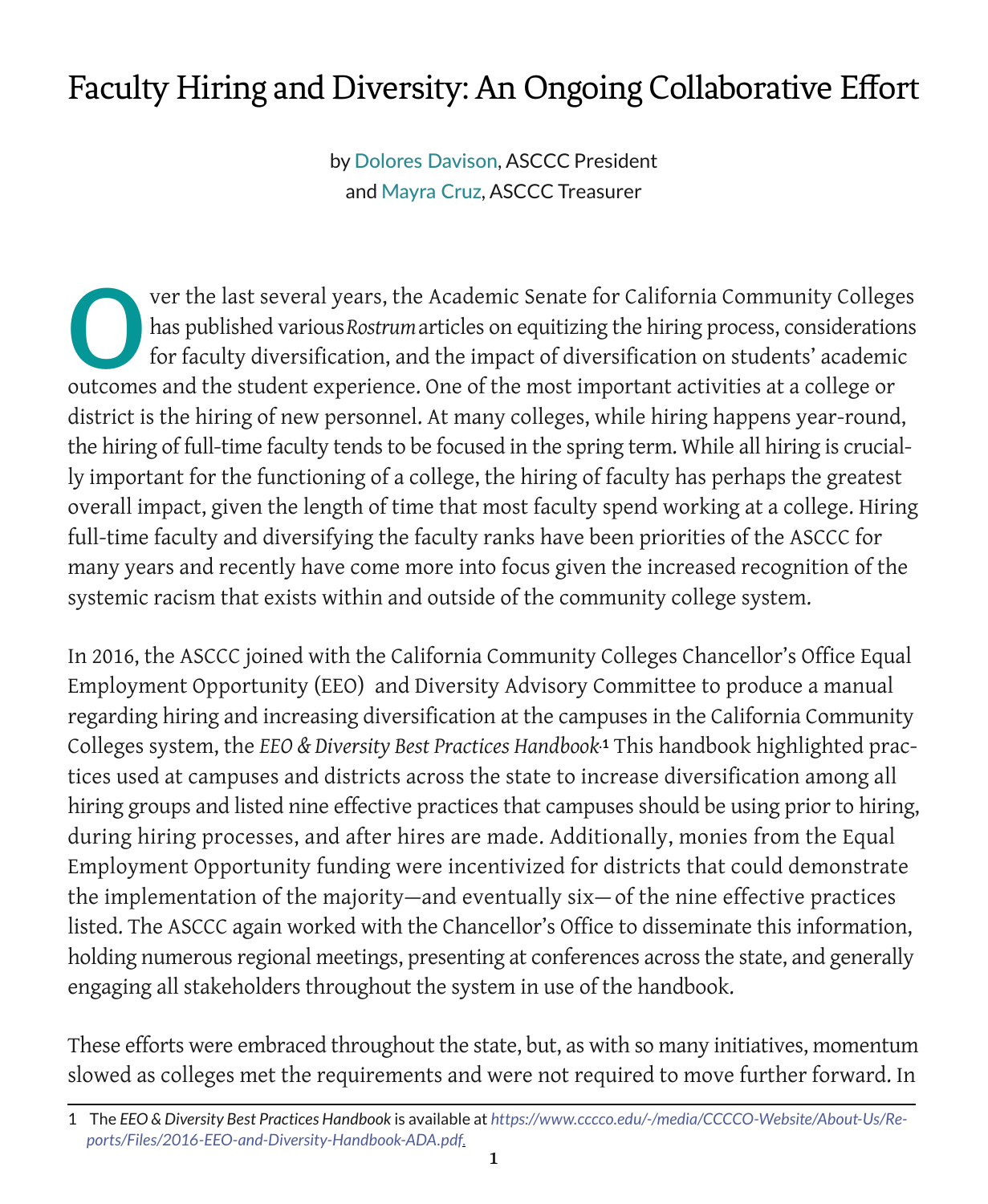2018 and 2019, Assemblymember Jose Medina held hearings on both the University of California and California Community Colleges practices in diversifying faculty hiring, calling attention to the slow movement of these efforts. **<sup>2</sup>** In 2018, the CCC Chancellor's Office, in partnership with the ASCCC, created the Diversity, Equity, and Inclusion (DEI) Task Force, which was charged with finding ways to continue to increase diversity at the system's colleges in addition to a myriad of other changes to the system as a whole. The DEI Work Plan was approved by the Board of Governors of the California Community Colleges at its September 2019 board meeting and has driven much of the work of many of the system stakeholder groups since that time. The ASCCC responded to its assigned roles within the DEI plan by appointing faculty to serve on the DEI Implementation Task Force as well as partnering with stakeholders throughout the system.

One of the most crucial of these assigned tasks is in the area of diversification of faculty hiring. The examination of faculty hiring requires the review of the structural, human, and cultural factors that are part of the hiring process. To this end, the ASCCC developed a series of modules around all areas of the hiring process, including not only hiring itself, but recruitment and retention as well. Those modules, detailing model hiring practices and procedures, can be found at *https://ccconlineed.instructure.com/courses/5733*. While the ASCCC did much of the work in the creation of these modules, other stakeholder groups, including the Chief Instructional Officers Board, the Chief Student Services Officers Board, and the Association of Chief Human Resources Officers, also provided valuable insight and contributed to these courses around hiring. The courses went live in June 2020 and were the subject of numerous webinars and other activities, including presentations at the ASCCC Fall 2020 Plenary Session.

The modules are presented in order, with pre-hiring, hiring, and post-hiring all covered, and contain critical resources and other printable materials that can be used by hiring committees as well as local EEO officers. Each module begins with "Dialogue Principles, Guiding Questions, and Equity Framework" and then moves into "Model Activity, Resources, and Tools." They are designed to be used by anyone serving on any hiring committee at any campus, college, or district. Similar to many ASCCC Resources, these modules are designed to be living documents and will be added to and refined over time.

<sup>2</sup> A hearing on the California State University diversification efforts was scheduled for 2020 but has been moved to 2021 due to the pandemic.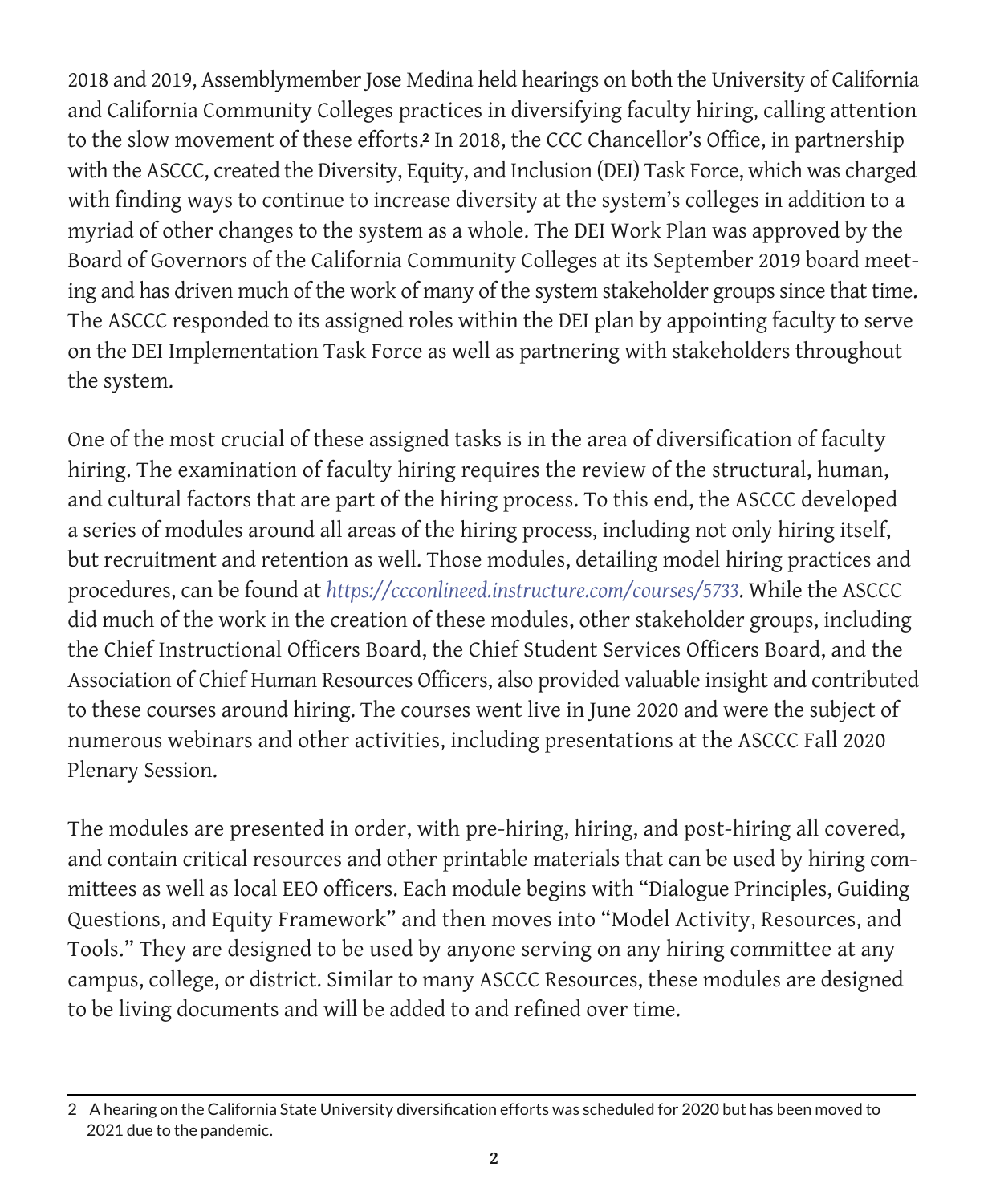Hiring processes and criteria have often failed to integrate effectively a minimum qualification that assesses how applicants can effectively serve students from diverse environments. The Student Senate for California Community Colleges, a partner in the statewide DEI work, is committed to working with the ASCCC and the system's stakeholders to "create a campus climate of cultural awareness and respect for all students of color to feel welcome, safe, and free to express their opinions," a strategy delineated in the California Community Colleges Chancellor's Office Vision for Success Diversity, Equity and Inclusion Integration Plan.**<sup>3</sup>** Increasing input from students in hiring processes can broaden perspectives regarding serving diverse populations. Student participation in hiring committees can be included in both formal and informal ways. Recently, the Association of Chief Human Resources Officers suggested several strategies to address student involvement. Recommendations include allocating resources to hire students to serve on hiring committees, hiring committee training for students, and suggestions on student involvement in various phases of the hiring process. In September of 2020, the Chancellor's Office General Counsel issued a legal opinion around the use of students in recruitment and hiring efforts; while this question had been raised for several years, the promulgation of a legal opinion has provided colleges with an opportunity to change the dialogue around student participation. **4**

Additionally, the Chancellor's Office EEO and Diversity Advisory Committee, now co-chaired by Deputy Chancellor Dr. Daisy Gonzales and ASCCC President Dolores Davison, will be revising the *EEO & Diversity Best Practices Handbook*; the timeline for dissemination to the colleges is tentatively set for the Spring 2021 term. The rollout of the new handbook, along with other materials for colleges, will be widely publicized and will occur at events across the stakeholder groups. The focus of the EEO and Diversity Advisory Committee is also changing: rather than focusing primarily on compliance, the intent of the committee is to focus attention on addressing systemic barriers that limit access to employment opportunities, issues of systemic and institutional racism and of diversity, equity, inclusion, and anti-racism in the interests of what best serves the state's colleges, students, and communities. All of these changes and practices cannot succeed without the concerted efforts of stakeholder groups across the system, and the ASCCC looks forward to continuing to engage faculty leaders in all areas around these efforts.

<sup>3</sup>  The plan is available at *https://www.cccco.edu/-/media/CCCCO-Website/Files/Communications/vision-for-success/5-dei-integration-plan.pdf?la=en&hash=2402789D82435E8C3E70D3E9E3A8F30F5AB13F1D*.

<sup>4</sup>  The legal opinion memo can be found at *https://www.cccco.edu/-/media/CCCCO-Website/Office-of-General-Counsel/ Legal-Opinion-2020-08-Student-Participation-in-Community-College-Recruitment.pdf?la=en&hash=539E87369FCA38C1F-12B0201CB404774AA81477B)*.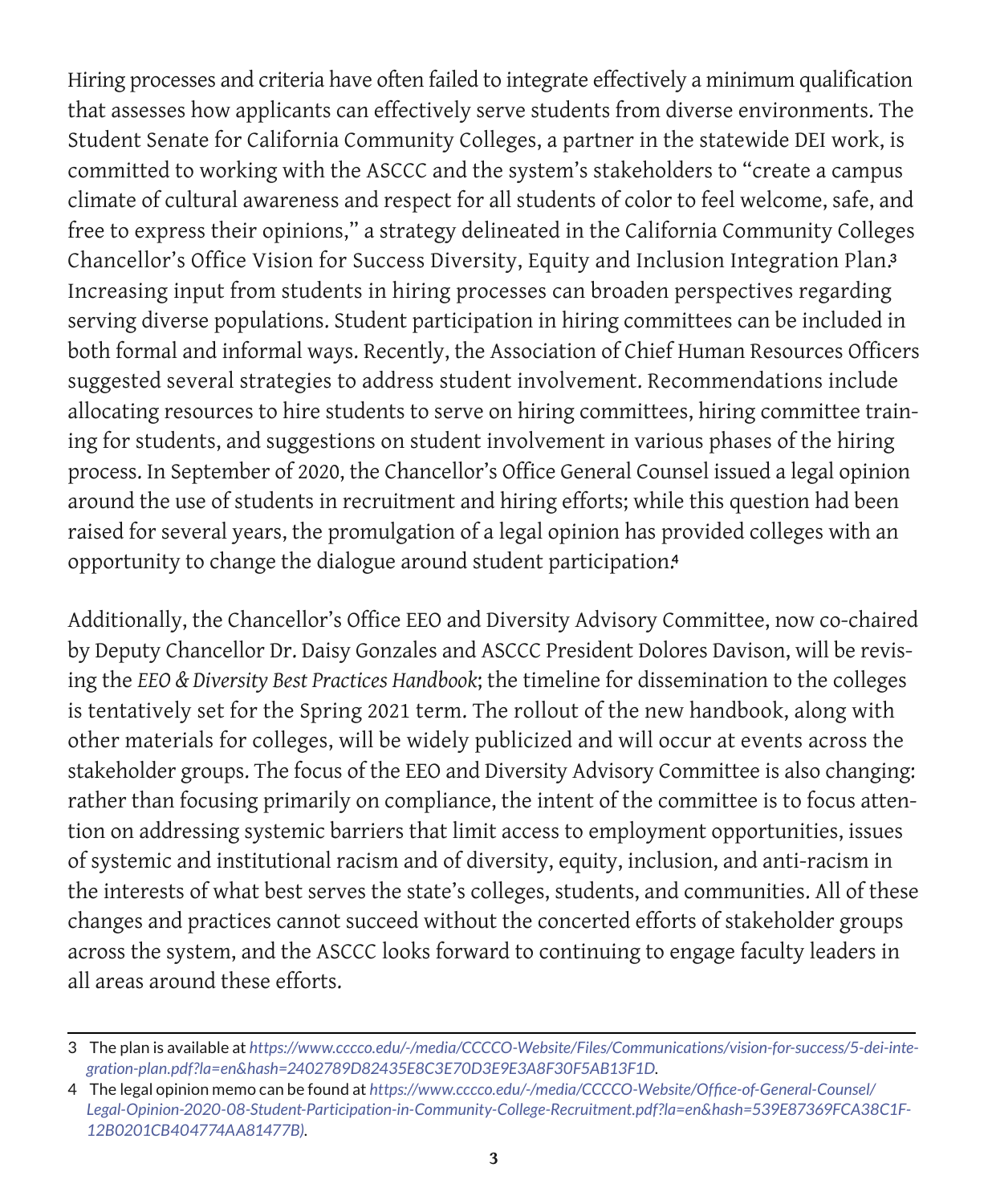### Ethnic Studies: Looking Back; Looking Forward

by Randy Beach, Southwestern College, ASCCC Curriculum Committee Michelle Bean, ASCCC At-Large Representative and Manuel Vélez, ASCCC South Representative

Ith the implementation of Assembly Bill 1460 (Weber, 2020), community college<br>faculty are looking to system leaders for guidance. California State University's<br>general education breadth policy, formerly titled Executive Or faculty are looking to system leaders for guidance. California State University's general education breadth policy, formerly titled Executive Order 1100,**1** and the *Guiding Notes for GE Course Review***2** provide details related to the new CSU General Education Area F, while the CSU Chancellor's Office has provided a revised ethnic studies FAQs document. **<sup>3</sup>** While these details help to inform conversations, many colleges and faculty can also benefit from a historical perspective around the ethnic studies discipline as well as implementation guidance.

#### A BRIEF HISTORY OF ETHNIC STUDIES IN CALIFORNIA**<sup>4</sup>**

Since its inception in the late 1960s, the ethnic studies curriculum has rejected the historical typecasting of people of color as nameless side-players or victims of imperialism, colonialism, slavery, and white supremacy. Rather, ethnic studies frames people of color as agents of change and producers of knowledge, with rich intellectual traditions rooted in cultural practices, while challenging Eurocentrism within higher education. Diverse histories, experiences, and theoretical frameworks are valued, debated, and expanded in all sectors of society.

Students have been at the front of the demand for ethnic studies since as long ago as late 1966, when black students at San Francisco State College called for a comprehensive and culturallyresponsive black studies department. In November 1968, after two years of administrative

<sup>1</sup>  The full CSU GE Breath requirements are available at *https://calstate.policystat.com/policy/8919100/latest/*

<sup>2</sup> The *Guiding Notes for General Education Course Review* are available at h*ttps://www2.calstate.edu/csu-system/administration/academic-and-student-affairs/academic-programs-innovations-and-faculty-development/geac/Documents/GE-Reviewers-Guiding-Notes.pdf*

<sup>3</sup>  The CSU FAQ document is available at *https://www2.calstate.edu/impact-of-the-csu/diversity/advancement-of-ethnic-studies*.

<sup>4</sup>  This section is adapted from "Our Call to Action: Ethnic Studies and the San Diego Community College District" by Candace Katungi, Ph.D. and Gloria Kim, Ph.D.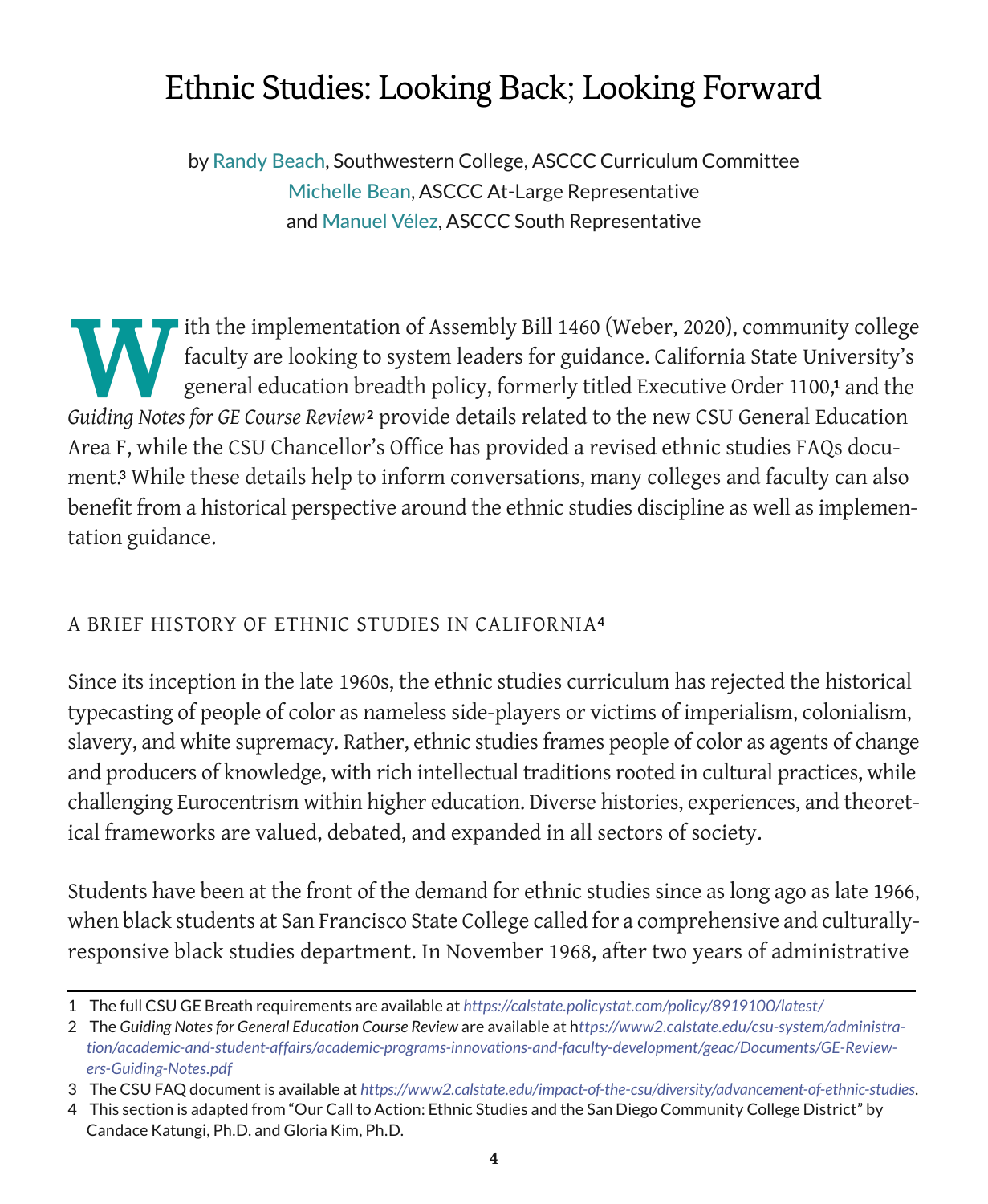inaction, black students, staff, teachers, and administrators went on strike, and the Black Student Union demanded a new Black Studies department with twenty full-time positions. The strike began on November 6 and within two days was endorsed by a coalition of Black, brown, Native American, and Asian-American students who had organized the Third World Liberation Front in the spring of 1967. The Third World Liberation Front added demands, including "a call for a School of Ethnic Studies, which would encompass the study of other racially oppressed groups" (Biondi, 2012, p.56).

The coalition groups argued that the college curriculum lacked relevance to their experience and histories as people of color in the United States. Students boldly argued against institutionalized racism and inequalities and condemned curriculum that promoted the "white savior" narrative that relegated "Third World peoples" to "faceless, dumb, creatures" who are acted upon rather than being "actors and doers who have played vital roles in shaping the course of American history" (Murase, 1976, p. 206). Students at SFSC rallied for increased funding and support for ethnic studies, for increased enrollment of students of color, for an education that reflected their history and experiences as people of color, and for an education that allowed them to serve their communities. The strike ended on March 20, 1969. The administration created a Black studies department and established a pioneering School of Ethnic Studies, later renamed the College of Ethnic Studies after expanding to include programs in Chicano, Asian-American, and Native American studies.

#### TODAY'S ETHNIC STUDIES AND THE FACULTY VOICE

The year 2020 was a time of awakening to issues of race and inequity, as college faculty engaged in racial equity discussions and rediscovered the value of the ethnic studies discipline. Many positive pedagogical and practical effects support the proliferation of ethnic studies curriculum and graduation requirements. Ethnic studies courses bring to the forefront the complete histories of historically-marginalized groups that were overlooked or hidden, and students from all backgrounds who take ethnic studies courses are better equipped for real world diversity.

Approximately 80,000 community college students transfer to a CSU each year (California Community Colleges Chancellor's Office, n.d.). Expanding the ethnic studies curriculum improves student transfer, provides courses at a lower cost, and reduces unit accumulation by giving students the opportunity to take a course to fulfill the ethnic studies requirement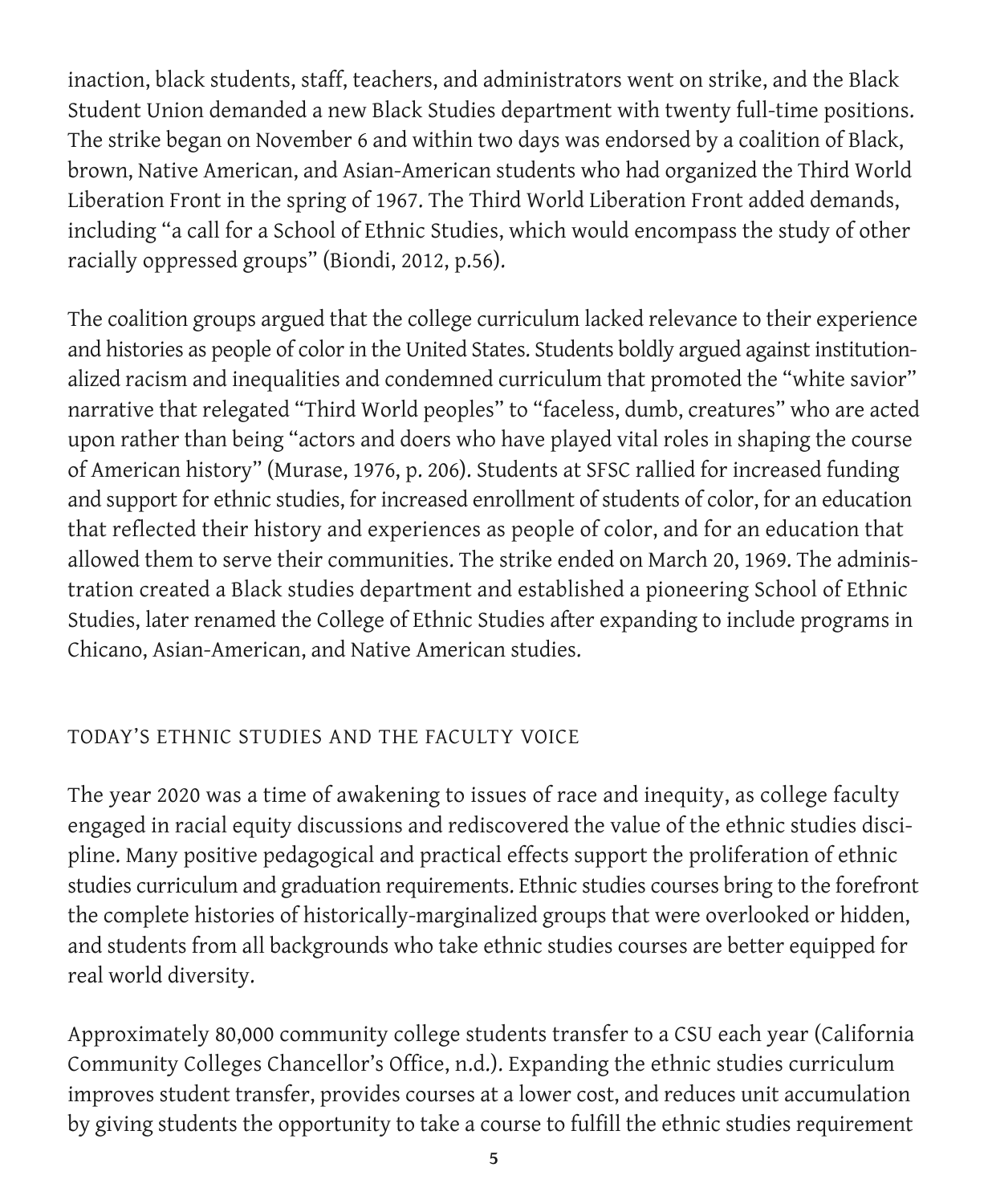at the lower division. In addition, emphasizing culturally-relevant curriculum at the lowerdivision opens new doors of possibility for future study for all students, whatever the students' educational and career goals may be.

Currently, Title 5 §55063, which contains the minimum requirements for the associate degree, does not include ethnic studies as a separate category or area, though the California Community Colleges Curriculum Committee is discussing revisions and expects to put forth draft language in spring 2021. At the Fall 2020 ASCCC Plenary Session, delegates passed two resolutions—9.04 and 9.05—in support of an ethnic studies graduation requirement. The resolutions define ethnic studies as an interdisciplinary and comparative study of race and ethnicity with special focus on four historically defined racialized core groups—Native Americans, African Americans, Asian Americans, and Latina/o Americans—offered through various disciplines including ethnic studies, Chicana and Chicano studies, Latina and Latino studies, African-American studies, Black studies, Asian-American studies, Native-American studies, Africana studies, Mexican-American studies, indigenous studies, Filipino studies, La Raza studies, and Central American studies. **<sup>5</sup>** The resolutions call for the ASCCC to work with the California Community Colleges Chancellor's Office to support an ethnic studies graduation requirement while signaling strong support for ethnic studies as an essential curriculum.

Locally, community college articulation officers have submitted existing courses for review by CSU for consideration to meet the CSU Area F general education requirement. Faculty have begun revising and creating ethnic studies curriculum to meet the demands of CSU transfer students and any current or proposed local requirements for their local associate's degrees. In addition, for many students, cross-listed or dual designator courses—identical course outlines with different course prefixes—will play a major role as colleges look to provide students with options to satisfy the CSU requirement prior to transfer while discussions begin around adopting an ethnic studies course prefix. Currently, course prefixes or designators—e.g. MAS for Mexican-American studies—vary at colleges throughout the system. Most colleges have not created an ethnic studies prefix, a component that the CSU will be looking for.

A proactive way to begin the necessary conversations is with the idea of a culturally competent curriculum, either as a pedagogical choice supported by professional development for teaching and assessment methods, or as a requirement for the course outline of record. In

<sup>5</sup>  The text of the resolutions may be found at *https://asccc.org/sites/default/files/Fall%202020%20Adopted%20Resolutions%2011.9.2020%20FINAL\_0.pdf*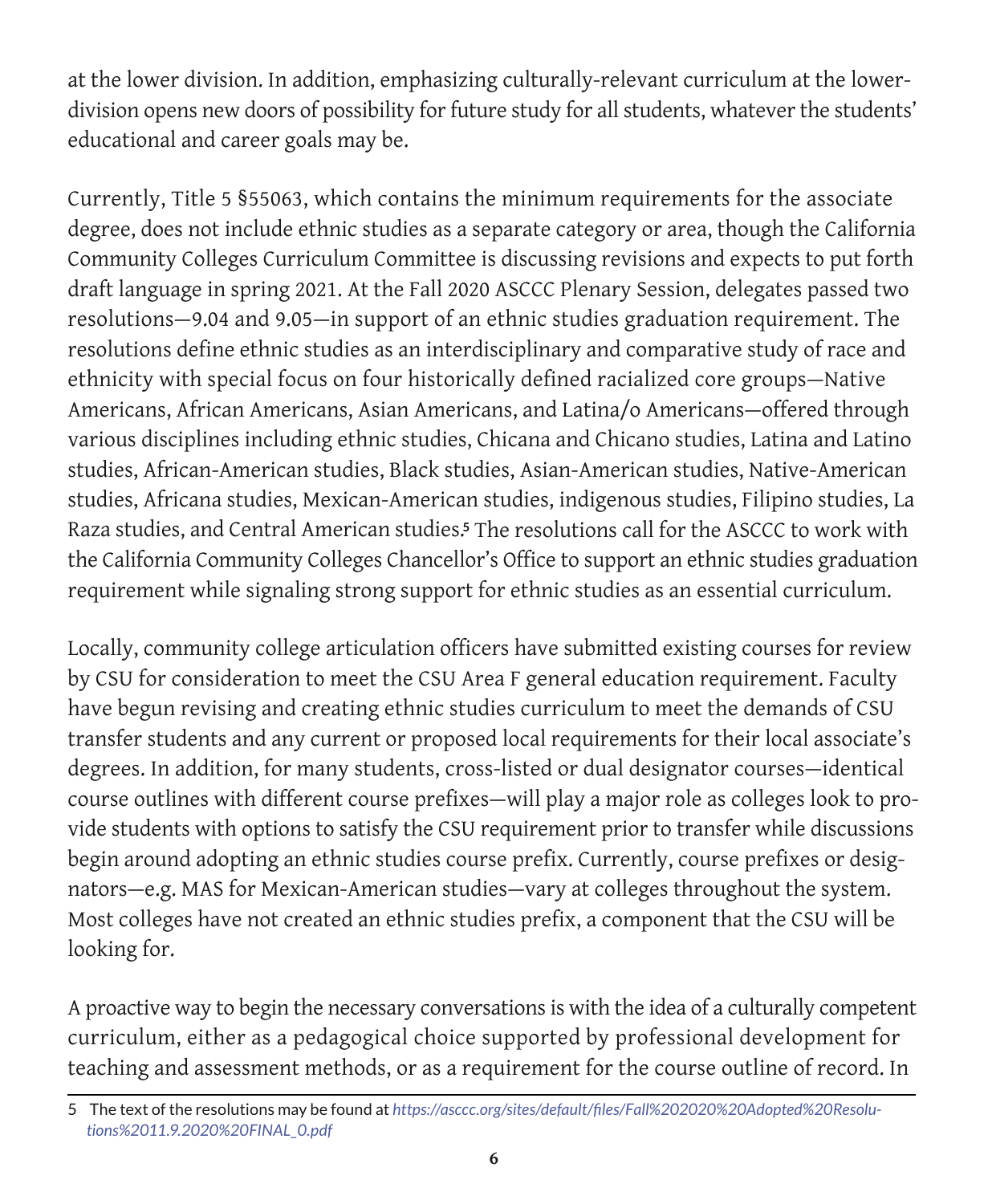addition, local academic senate leaders and faculty should re-acquaint themselves with standards for placing courses into disciplines**6** and the minimum qualifications for teaching in a discipline as explained in the*Minimum Qualifications for Faculty and Administrators in California Community Colleges Handbook*, colloquially called the Disciplines List. **<sup>7</sup>** Unfortunately, such discussions are hampered by the lack of ethnic studies faculty employed throughout the system, even though the Disciplines List has well-established minimum qualifications for ethnic studies faculty. However, the focus of the CSU's ethnic studies core competencies on the four historically-marginalized groups creates the opportunity for community colleges to address the diminishment members of these groups have faced by encouraging hiring of ethnic studies faculty.

Faculty leaders should also review how their colleges allow a single course to meet multiple requirements for earning an associate's degree, a practice often referred to as double-counting. Title 5 §55063 states that a single course may not be used to satisfy more than one general education requirement; however, a single course may be an option in more than one general education area. In addition, the same Title 5 section indicates that whether a student can double count a single course for more than one degree requirement other than general education "is a matter for each college to determine." For example, College A may allow an "Introduction to Biology" course to fulfill both the natural sciences requirement and a requirement in the Biology ADT, while College B might not allow that double counting. This permissive language opens the door to college districts interpreting this language differently, which creates equity issues for students.

#### WHERE TO BEGIN

Local efforts to make progress in matters related to ethnic studies should start in the classroom with faculty looking for ways to infuse elements that emphasize the full experience of people of color in their disciplines. Numerous presentations and many *Rostrum* articles can be found on the ASCCC website to provide faculty with inspiration to make a shift to a more culturallyrelevant curriculum through an equity lens.

<sup>6</sup>  For further information on this topic, see the presentation "Assigning Courses to Disciplines" from the 2020 ASCCC Curriculum Institute, available at *https://asccc.org/content/assigning-courses-disciplines-who-owns-course-anyway-0*, and the September 2016 *Rostrum* article by John Freitas titled "Who Gets to Teach That Course? The Importance of Assigning Courses to Disciplines," available at *https://asccc.org/content/who-gets-teach-course-importance-assigning-courses-disciplines*.

<sup>7</sup>  The current document is available at *https://asccc.org/sites/default/files/Minimum\_Qualifications2018.pdf*.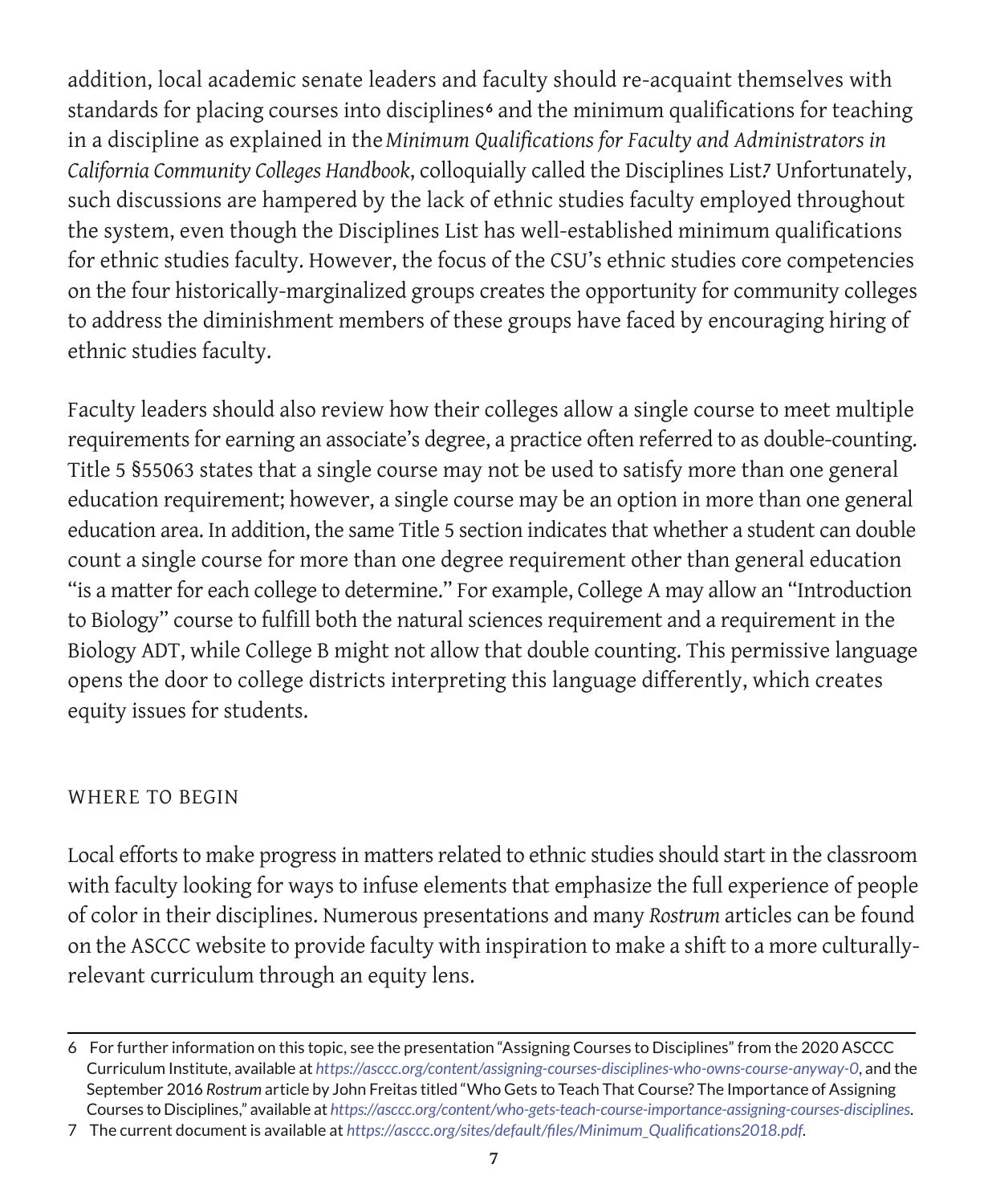Academic senates can also begin to work toward progress in this area. Local senate presidents or curriculum chairs can agendize conversations using AB 1460 or the ASCCC resolutions as a beginning place. These bodies can discuss questions such as what the impact would be of adding an ethnic studies general education requirement to the local associate's degree, what the impact of a graduation competency might be, and what might be the result of infusing cultural competency into course outlines.

Definition of terms is also important. Colleges should agree on definitions of terms like "culturally competent" and develop ways to apply that definition in policy and in the classroom. They should also review local policies and procedures for hurdles. The Chancellor's Office has developed a "Diversity, Equity, and Inclusion Glossary of Terms" to help support local discussions. **8**

Finally, interested faculty should seek out like-minded individuals with whom they can explore and pursue progress in this area. The saying "work with the willing" is crucial for the courageous conversations needed to add cultural competency and ethnic studies elements into the curriculum. Organizers might host book clubs on seminal texts in the field of ethnic studies or race or provide professional development opportunities for infusing cultural responsiveness or antiracism into the classroom. Attendees can then be invited to participate in further dialog. Local leaders and other faculty need to be identified to champion and advocate for a culturally competent curriculum.

#### REFERENCES

Biondi, M. (2012). *The Black Revolution on Campus*. Berkeley: University of California Press.

California Community Colleges Chancellor's Office. (n.d.) Transfer. Retrieved from the California Community Colleges Chancellor's Office website: *https://www.cccco.edu/Students/ Transfer#:~:text=Some%2080%2C000%20California%20community%20colleges,State%20 University%20campus%20every%20year*.

Murase, M. (1976). Ethnic Studies and Higher Education for Asian Americans. In E. Gee (Ed.) *Counterpoint: Perspectives on Asian America*. Los Angeles: University of California, 1976.

<sup>8</sup>  "The glossary is available at *https://www.cccco.edu/-/media/CCCCO-Website/Files/Communications/vision-for-success/8 dei-glossary-of-terms.pdf*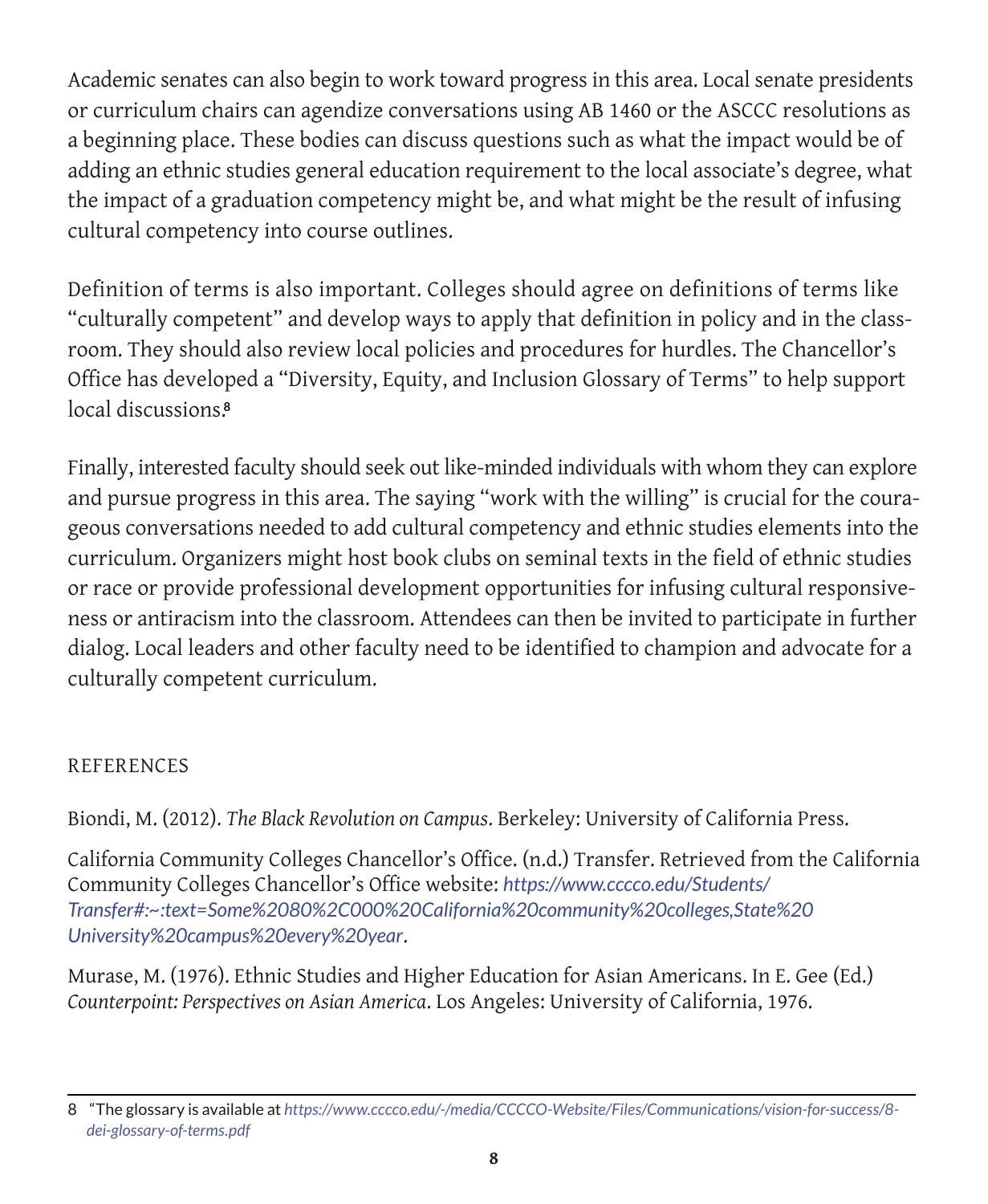### Revisiting the 50% Law: Its Intent and Its Future

by Stephanie Curry, ASCCC North Representative, ASCCC Legislative and Advocacy Committee Christopher Howerton, Woodland College, ASCCC Legislative and Advocacy Committee and Alexis Litzky, City College of San Francisco, ASCCC Legislative and Advocacy Committee

Full-time faculty in the California Community Colleges system live on two sides of<br>California Education Code \$84362, colloquially known as the 50% Law. This law require<br>that 50% of a district's expenses be expended on sala California Education Code §84362, colloquially known as the 50% Law. This law requires that 50% of a district's expenses be expended on salaries of classroom instructors. Classroom faculty are included on the instructional side of the law, while the other side includes support faculty such as counselors, librarians, tutorial coordinators, and any other faculty not actively in a classroom as well as other college operating expenses. While in theory this separation may be reasonable, the reality is that student success is not only about the classroom experience. With the outcome emphasis of the CCC Chancellor's Office Vision for Success, guided pathways, and the Student-Centered Funding Formula, the system's focus has shifted to personalized wrap-around services for students. These wrap-around services require a coalition of faculty to support each student, faculty from both sides of the 50% Law. The law may therefore be a fiscal and structural barrier to student support. The California Community Colleges system needs to finally have the difficult conversation about the 50% Law.

#### THE INTENT OF THE 50% LAW

The intent of the 50% Law, to spend at least 50% of a district's budget inside the classroom, has been essential in growing instructional programs at the California community colleges. Since the law's enactment in 1961, many instructional faculty were hired and programs were created or expanded to meet increasing regional and local community needs, all the while community colleges strive to fulfill their missions. This structure brought opportunities for more students to pursue their educational goals. However, over time colleges have become aware that what happens in the classroom is only one part of the student journey to achieve these educational outcomes. Many students begin their education with great dreams of achieving a specific goal—such as a certificate, a degree, transfer, or skill-building—but are unable to complete without the various support systems colleges provide outside of the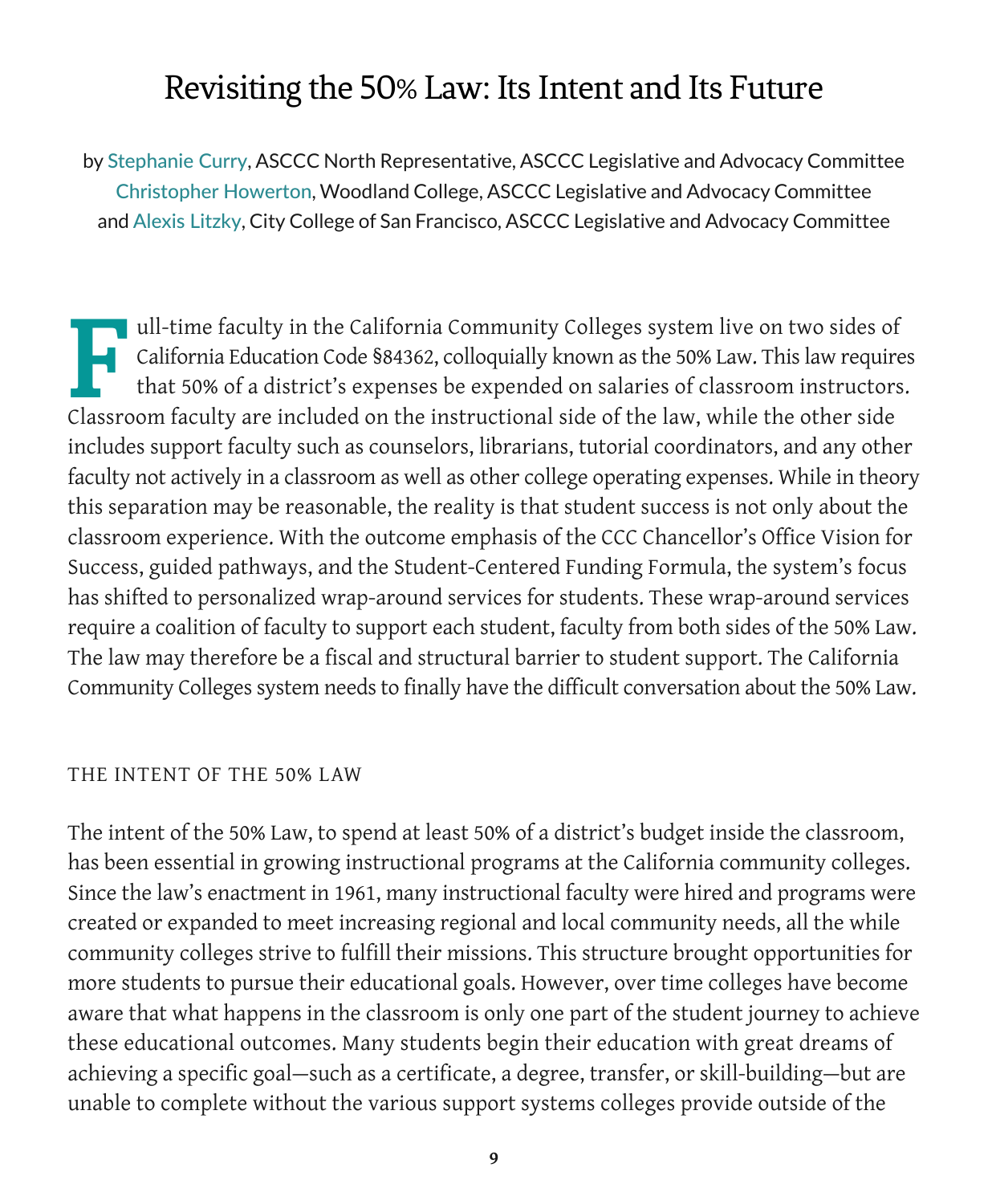classroom. In sum, students need support inside and outside the classroom, including the support of non-instructional faculty members, to thrive and succeed.

#### FOCUS ON HOLISTIC STUDENT SUPPORT

Holistic student support has become the focus for many institutions. This focus requires a partnership between instructional and non-instructional faculty members to personalize support for each student, at scale, while also being mindful of equity implications. No single faculty member or group of faculty members can do this alone. This effort is, and should be, college-wide and system-wide. Through the guided pathways framework, each college is re-examining practices and structures to address student barriers. One of the identified barriers is the siloing of faculty into the dichotomy of instructional and non-instructional, thereby creating an artificial distinction. The planned synergy of this work cannot be done without equal support for all who are engaged in these efforts.

#### COUNSELORS AND THE 50% LAW

Counselors in particular were negatively impacted by the 50% law. Counselors, because they do not count on the instructional side of the law, are often the last hired and first fired when budget cuts are necessary. This issue is acute for part-time counselors. Many counselors, and often other resource faculty, are not eligible for tenure due to their categorical funding source outside of the general fund. Categorical funding is not as stable as general fund budgets, so colleges are reluctant to grant tenure to faculty not supported with general funds. In addition to this barrier, the role of counselors has changed in the past decade with the increased focus on counseling in multiple initiatives such as the Student Equity and Achievement Program. The guided pathways framework has also changed the role of counselors to a more laborintensive case management and success team model. This new focus has expanded the role of counselors, but the 50% Law currently creates a barrier to hiring needed counseling positions and providing them the protection of tenure.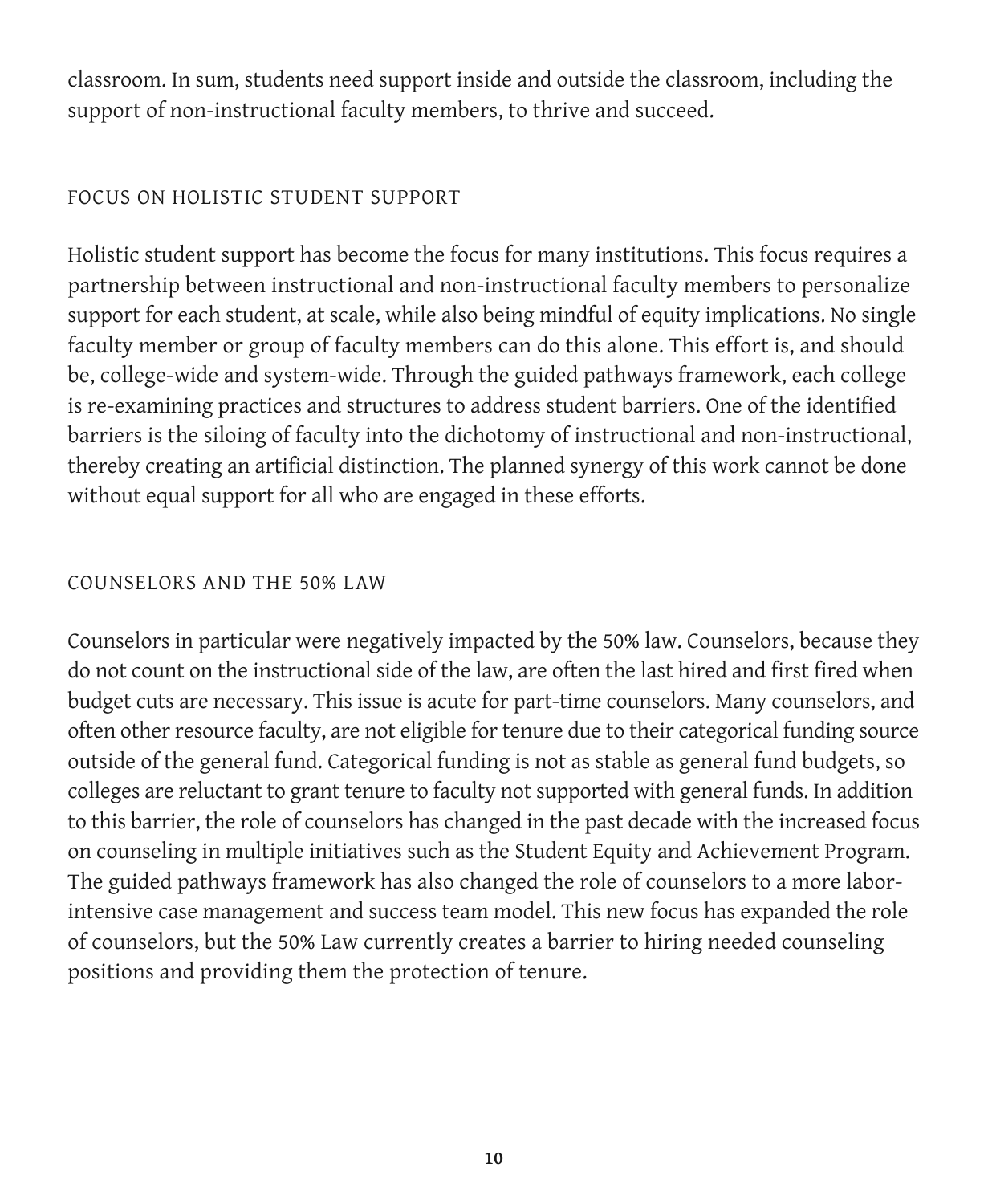#### TASK FORCE RECOMMENDATIONS (2016-2019)

The call to reexamine the 50% Law is not new, but previous efforts were unsuccessful. However, at this time, the system needs to formally start the conversation on alternatives and the viability of recommendations. In 2015, a workgroup on California Community Colleges regulations, consisting of appointed faculty and administrators and sanctioned by CCC Chancellor Brice Harris, came together to explore regulatory issues and make recommendations. The workgroup presented its proposal in 2016, and that proposal was updated in 2019 with "The 50% Law and the Faculty Obligation Number: An Updated Proposal."**1** The workgroup found that instructional practices have changed since the creation of the 50% Law; they have become a shared activity between instruction and support with an increasing focus on services that actively support student success.

The workgroup affirmed the essential role of the 50% Law but called for a reconsideration of the percentage and a redefinition of the expenses considered to be instructional in nature to include costs that directly impact "instruction and learning." These costs would include the following:

- faculty working outside of the classroom but playing a direct role in the education of students,
- faculty who provide educational services directly to students,
- governance activities that directly impact the education of students, and
- professional activities that pertain to curriculum.

These recommendations support the crucial role of non-instructional faculty members. The report clearly stated that "Counselors and librarians are faculty members who serve necessary functions for the instruction of students, whether inside or outside the classroom." The workgroup also recommended that tutorial support and resigned time for instructional and curricular development and for academic senate governance activities should be included in the calculation. These recommendations have not received traction in the system.

<sup>1</sup>  The original proposal may be found in the May 2016 *Rostrum* article "The 50% Law and Faculty Obligation Number: A Proposal" at *https://asccc.org/content/50-law-and-faculty-obligation-number-proposal*. The updated proposal form 3=2019 is available at *https://drive.google.com/file/d/1zjUkO5P2LsFiFMy8zBaRsRiWYtIHxkUj/view?usp=sharing*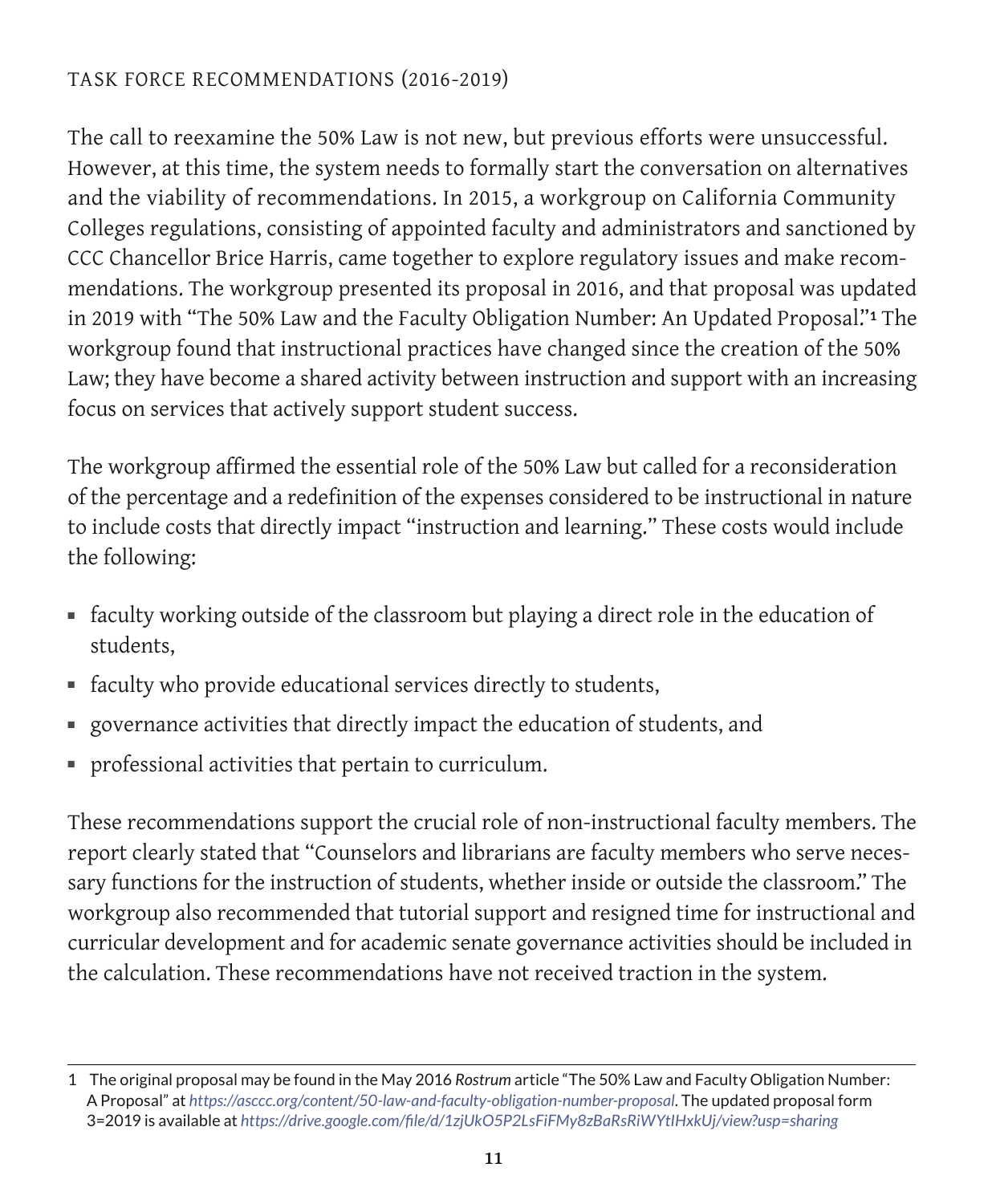#### TIME FOR A CHANGE

This call for a reexamination of the 50% Law is not intended to negatively impact the hiring of faculty and spending for instruction. In fact, to achieve equity and faculty diversification goals, the system needs more focused spending on hiring faculty. Those faculty need to be supported with the right to tenure-track positions. The goal is to redefine instruction under a holistic student support model that reflects the realities of student needs for personalized support to achieve their educational goals. In this time when colleges are dismantling barriers, the system needs a re-examination of the 50% Law.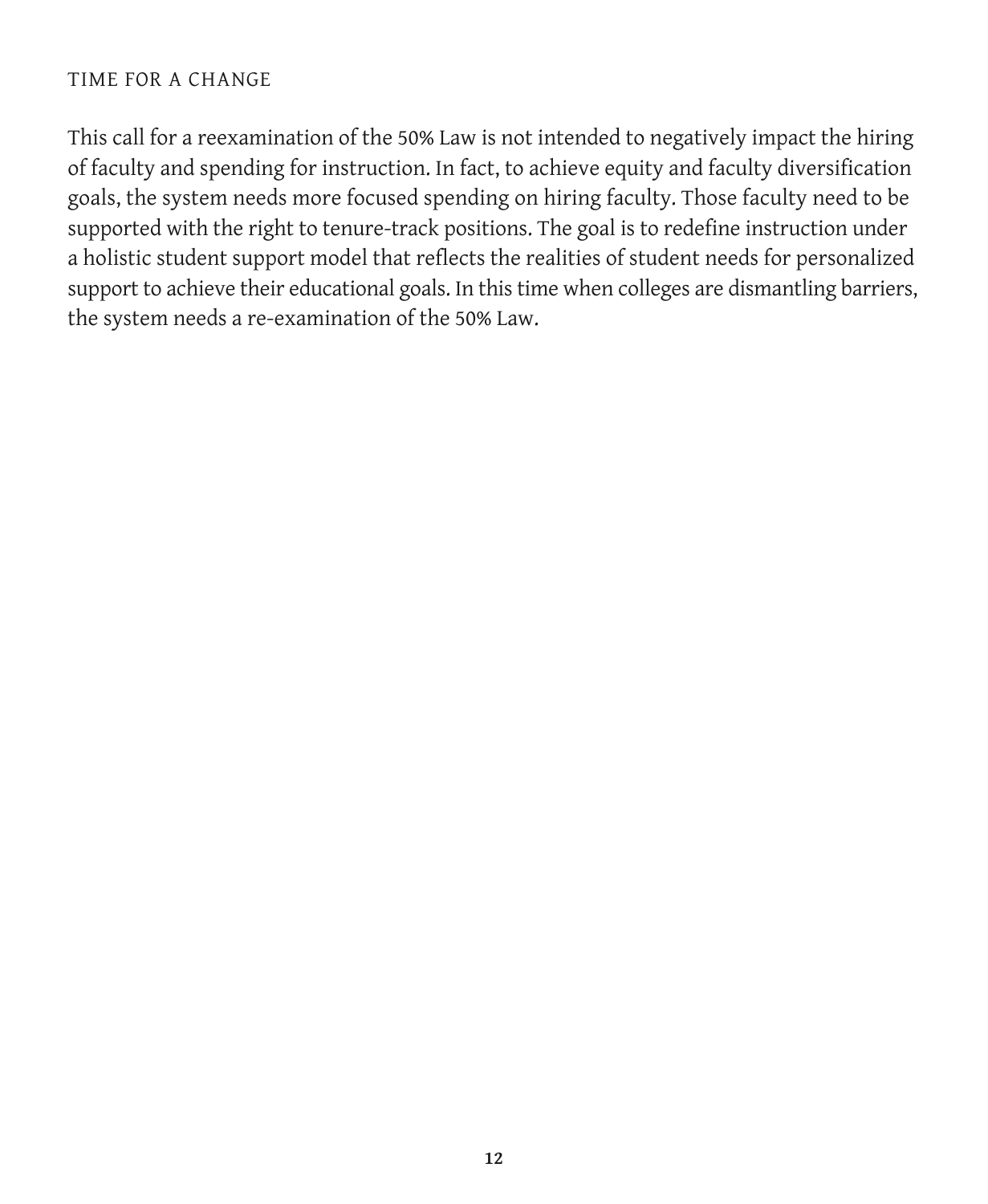### Taking Stock of CCCApply

by Nohemy Chavez, Mission College, ASCCC Transfer, Articulation, and Student Services Committee and Manuel Vélez, ASCCC South Representative, Chair, ASCCC Transfer, Articulation, and Student Services Committee

One of the most crucial moments in a student's academic career is the application<br>process. Aside from the personal stress students may face during this experience<br>they must also navigate through college applications that c process. Aside from the personal stress students may face during this experience, they must also navigate through college applications that can often be complex and daunting and may unintentionally discourage them from attending college. This negative situation is often exacerbated for first-generation students who do not have familial support in navigating an application process. Fortunately for community college students, the California Community Colleges Chancellor's Office has created an online tool that can effectively address many of these issues.

In 2011-2012, in conjunction with the CCC Tech Center, CCCApply was launched. This common online application is intended for use by all of the colleges within the California Community Colleges system and offers potential students the opportunity to apply for admission to any California community college through an online interface that facilities the entire process and encourages the completion of the application. Since the release of CCCApply, adoption by community colleges was "incremental" according to the Chancellor's Office website (California Community Colleges, n.d.). However, despite this slow adoption, the online tool is now being used to some degree by the majority of colleges in the system and by the 2018 - 2019 academic year, averaged over two million applications from potential students (California Community Colleges, n.d.).

The popularity of this online tool is a testament to its necessity and an indication that CCCApply's potential for long-term use and benefits is very strong. However, as can be expected with any project of such magnitude, issues with the online application program have appeared since its release that tend to limit its potential and effectiveness in assisting students with navigating through the application process. These issues—some of which were partly addressed through legislation—have led to various changes to the interface and application that have brought about some improvement; however, information from counseling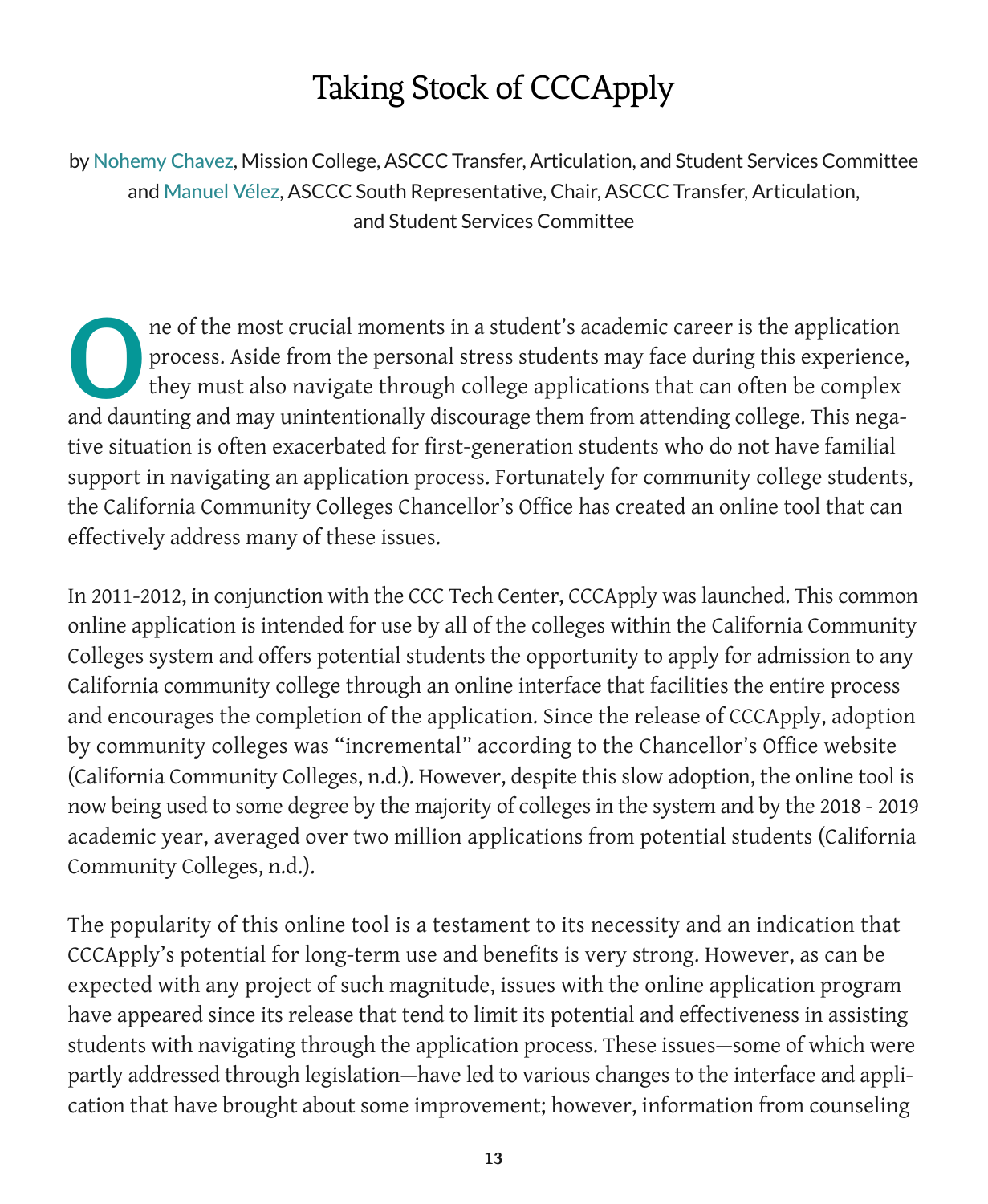faculty and others at California's community colleges indicates that even more improvement can occur. Data from the Chancellor's Office shows that the majority of students who apply through CCCApply ultimately enroll in community colleges. For this reason, this tool must work in a way that encourages completion of the application process.

#### LENGTH AND COMPLETION OF APPLICATION

The most common concern with CCCApply is the length of time to complete the application. The application takes an average of 45 minutes to complete, and the rate of abandonment is up to 14% in some districts (AB 3101, 2018). The lengthy application has led to several issues with access and completion rates. The first is the period in which students can fill out the application for a particular college for the term they wish to enroll, which can create problems due to a lack of consistent open enrollment dates for the application by district. For example, in one district, students who are interested in beginning in the summer or fall terms can begin the application starting February 1, but for another it can be January 1. This situation could be remedied by colleges aligning with the application windows of the California State University and the University of California. Doing so would allow for a streamlined process in terms of when students complete the applications and when high schools and adult schools can guide incoming students.

#### ISSUES WITH ACCESS

Access for dual-enrollment students is met with a barrier when the students decide to continue at their respective community colleges after high school. In order for their status to be changed from dual-enrollment to college student, they must complete the CCCApply a second time. Other access issues for returning students arise when a student is not enrolled for more than one semester or quarter. These students' enrollment status can only be made active when they reapply.

An additional barrier occurs when a student has limited English language ability or when the application is not available in the student's native language. In 2017-2018, 44.5% of CCC students identified as Hispanic (California Community Colleges Chancellor's Office, n.d.), but a Spanish application was not available until May 2020 when the CCCApply added a built-in application in Spanish (Donohue, 2020).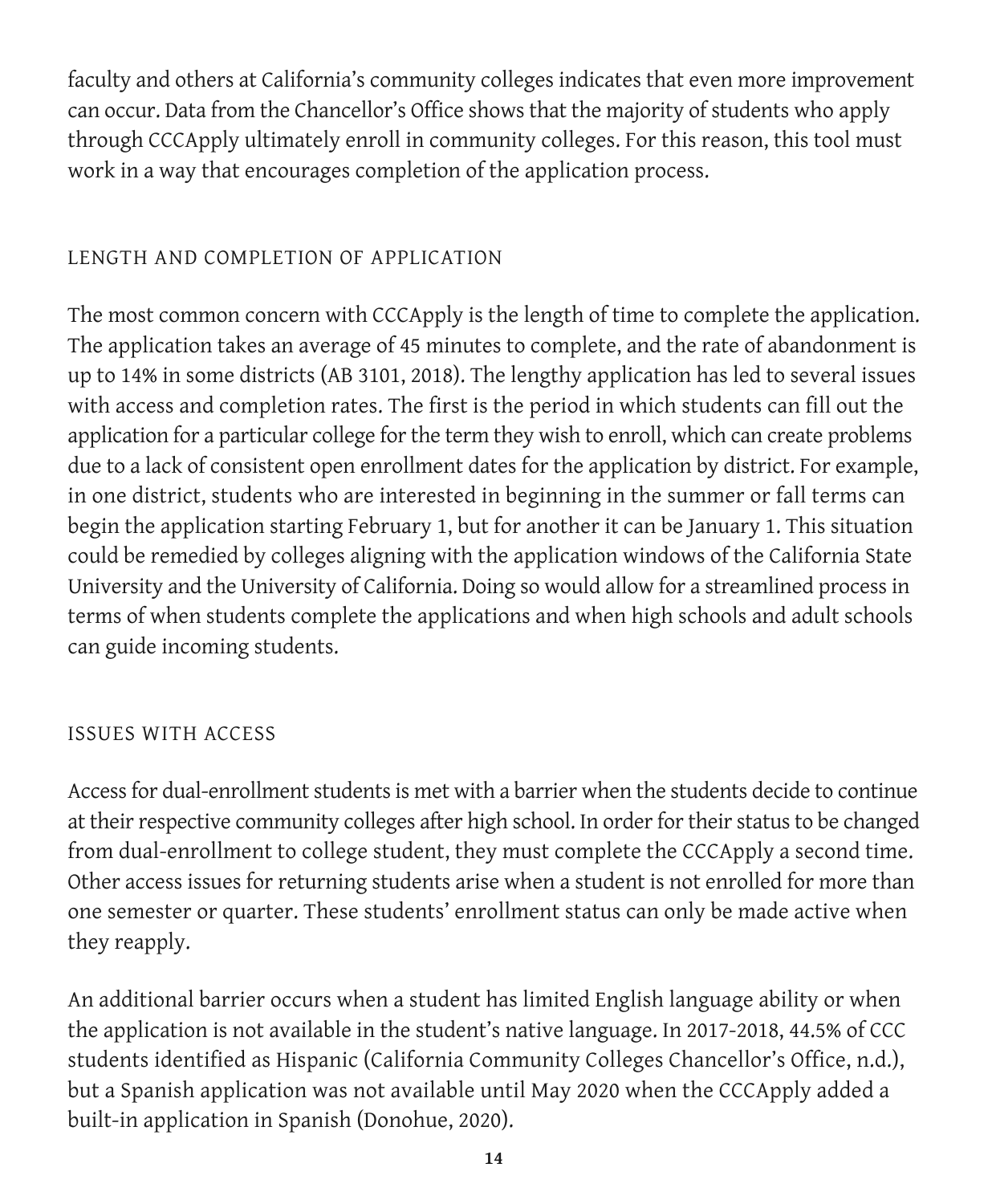#### GUIDED PATHWAYS AND META-MAJORS

As campuses move toward implementation of meta-majors or grouped programs of study to fulfill the guided pathways recommendations, CCCApply has limitations in regard to how it is set up by a college and the data it can provide. For example, at some colleges, "meta-majors" is one field in the application, "program of study" is another, and there is an "educational goal" field as well. With three separate fields to complete, students are often confused and unsure of how the different areas are related, which causes data irregularities for the college.

#### AB 3101 AND CCCAPPLY

In September of 2018, California passed Assembly Bill 3101 (Carrillo), which requires that CCCApply reduce the required questions to those necessary for federal and state mandates to improve the completion time and rate (AB 3101, 2018). The lack of clarity for the questions and required fields causes confusion for students, which has several implications. As all campuses move toward data-driven decision making and streamlining support and services through the guided pathways framework, the data that is used comes from the self-reported CCCApply. If students are struggling to fill out the application, then the data could potentially be incorrect. For example, at Mission College, 51% of students who complete CCCApply do not actually enroll. One common mishap at Mission College is that students mistake it for Los Angeles Mission College, which leads to students having to complete the application twice. Without reducing the completion time, colleges will continue to see students who do not enroll or continue to have challenges beginning their education. In addition, data will have several incongruencies, which can lead to a lack of support in the areas that need it most.

AB 3101 had a target implementation timeline of fall 2019. In June 2019, a noncredit application was launched, which allows for students wanting to take noncredit courses to complete a revised version within CCCApply and only answer questions that are relevant (Donohue, 2019). Also added in this version was the term 'non-binary' as an option in the demographics area for gender. In October 2019, CCCApply was launched as a mobile interface for smartphones. In March 2020, the pandemic delayed ongoing changes and improvements. Despite the challenges, improvements were made to the social security number question, providing more options and opportunities for students, particularly those without a social security number. Recently, other improvements made include linking the international student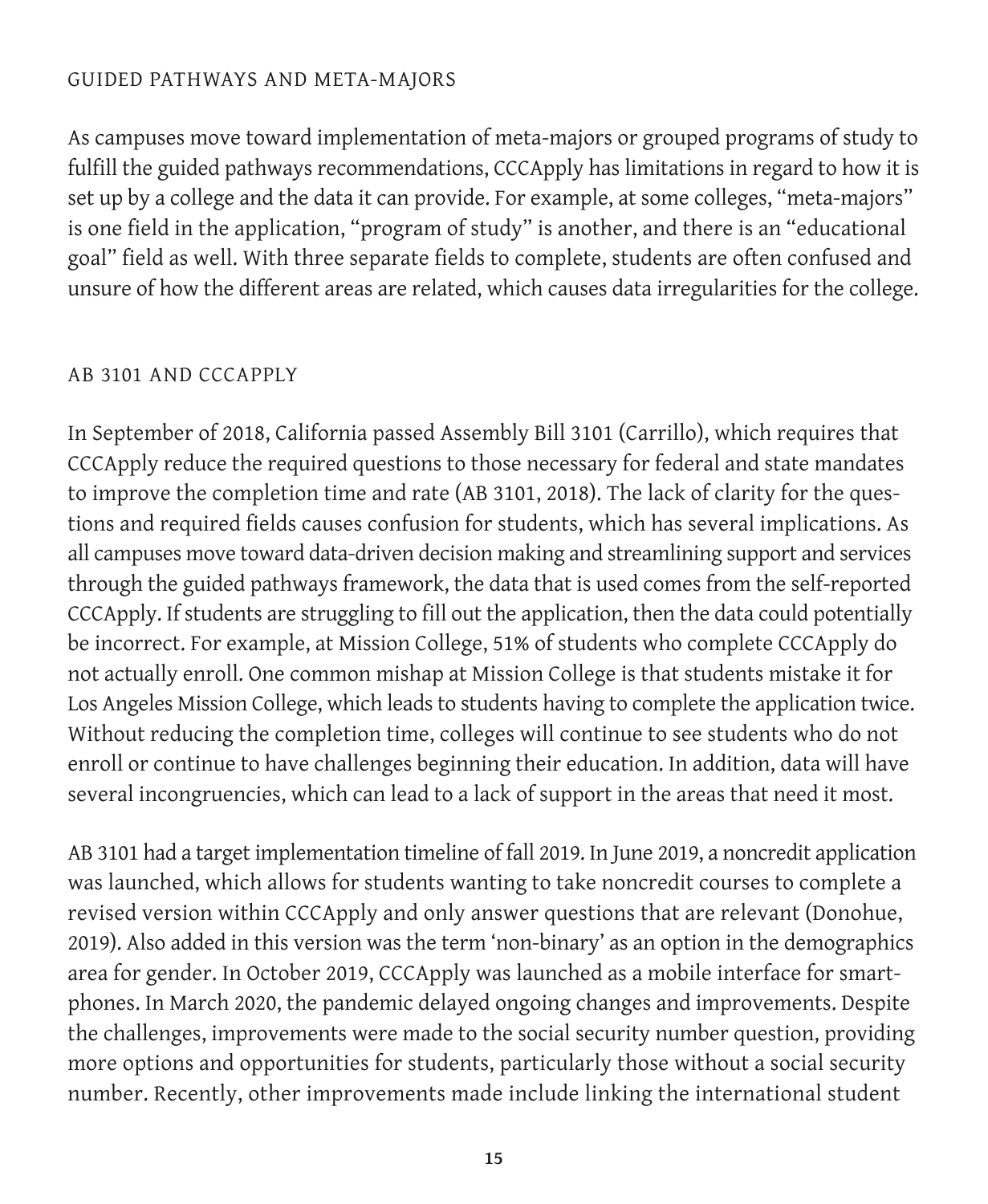application to MyPath and providing more options in enrollment status for those who have attended adult school.

Despite the various issues that have arisen, CCCApply continues to show great potential in supporting students through the application process. The CCCApply Standing Committee continues its work in addressing and improving the online application and addressing concerns. Other factors such as the passage of AB3101 are clear indications that CCCApply will live up to its potential. However, in order to ensure that this improvement occurs and that the collective concerns of faculty are considered, faculty should stay informed on the developments regarding this important online tool. The CCCApply Public Documentation website developed by the CCC Chancellor's Office is an excellent resource where the latest information can be accessed (CCCApply Public Documentation, n.d.). This site also provides a wealth of resources and information regarding the continued development of this important online tool.

Staying informed about CCCApply will help faculty to work with students to address the issues they may still be facing. As the CCCApply Steering Committee continues its work of improving the application, it must partner with the Academic Senate for California Community Colleges, local academic senates, and other relevant bodies to ensure that counseling and instructional faculty perspectives are included. Research has shown that the application process can be challenging and can serve to drive students away from colleges. With strong faculty input and continued improvement by the CCCApply Steering Committee, CCCApply can be the tool that finally ends that challenge.

#### **REFERENCES**

AB 3101, Carrillo. (2018). Retrieved from *https://leginfo.legislature.ca.gov/faces/billTextClient. xhtml?bill\_id=201720180AB3101*.

California Community Colleges. (n.d.) Examine the outcomes of California community college students. Cal-PASS Plus. Retrieved from *https://www.calpassplus.org/LaunchBoard/Student-Success-Metrics.aspx*.

California Community Colleges Chancellor's Office (n.d.) Key Facts. Retrieved from the California Community Colleges Chancellor's Office website: *https://www.cccco.edu/About-Us/ Key-Facts*.

CCCApply Public Documentation. (n.d.) Retrieved from *https://cccnext.jira.com/wiki/spaces/PD/ overview*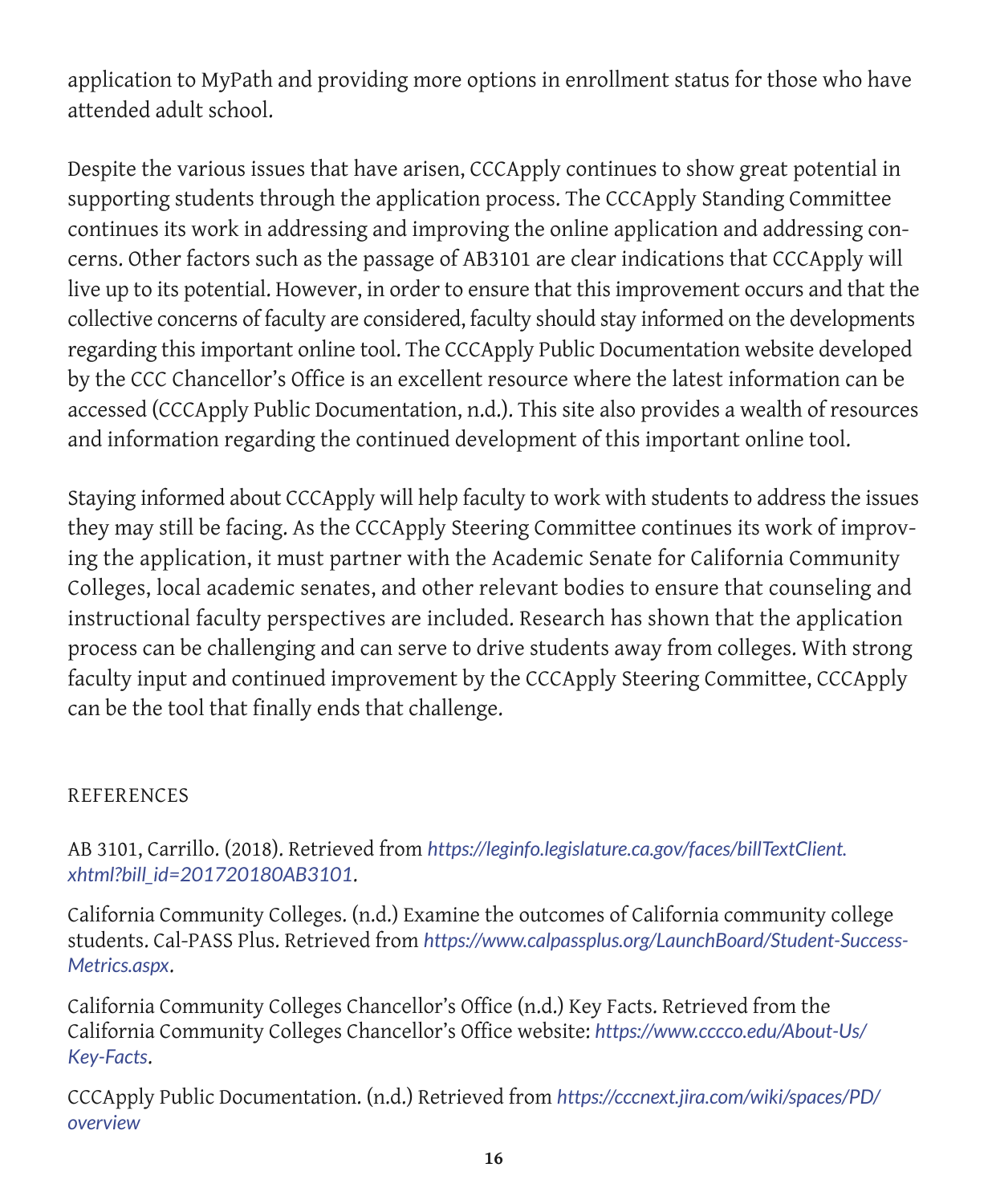Donohue, P. (2019). Release 6.5.0 Summary Notes. Retrieved from *https://cccnext.jira.com/wiki/ spaces/PD/pages/909246918/Release+6.5.0+Summary+Notes*.

Donohue, P. (2020). Spanish-Language Translation in CCCApply & OpenCCC. Retrieved from *https://cccnext.jira.com/wiki/spaces/PD/pages/1077281545/Spanish-Language+Translation+in+CCCAp ply+OpenCCC*.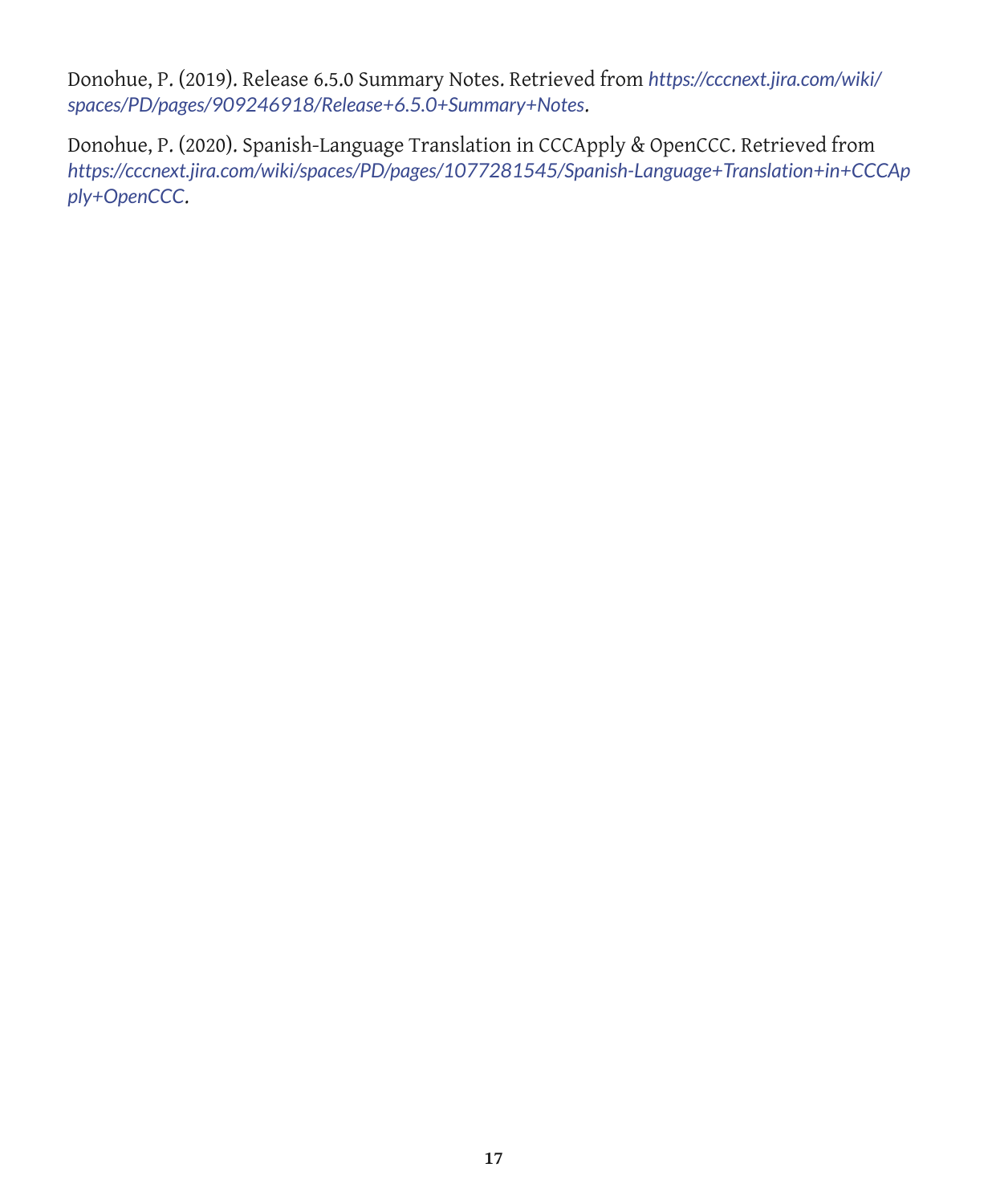### Americans with Disabilities Act and Disability Support Programs and Services Coordination to Best Serve Students

by Angela Echeverri, Los Angeles Mission College, ASCCC Standards and Practices Committee Chantal Lamourelle, Santa Ana College, ASCCC Standards and Practices Committee Julie Oliver, ASCCC Area A Representative, Chair, ASCCC Standards and Practices Committee and Sharon Sampson, Grossmont College, ASCCC Standards and Practices Committee

ccording to the Centers for Disease Control and Prevention (2018), one in four adults<br>in the United States has some form of disability, such as mobility, cognition, independent<br>length disabilities can be challenging: doing in the United States has some form of disability, such as mobility, cognition, independent living, hearing, vision, and self-care. Adequately meeting the needs of all college students with disabilities can be challenging; doing so during a deadly pandemic in which emergency remote and online instruction are the primary modes of delivery can be even more difficult. Colleges must comply with Americans with Disabilities Act §504 and Rehabilitation Act §508 and with the Civil Rights Restoration Act, as well as relevant state laws and regulations. Postsecondary institutions are required to make all programs and services accessible to all students, provide auxiliary aids, notetakers, and appropriate equipment to ensure the participation of students with disabilities in college classes and activities, and accommodate the academic participation of qualified students with disabilities in college classes and activities, whether online or in person.

Students with psychological, physical, and learning disabilities may utilize Disability Support Programs and Services (DSPS) to request academic adjustments, auxiliary aids, services, and instructional support. The goal of DSPS is to foster the California community college experience through inclusive excellence and equitable access. However, the National Center for Education Statistics (2019) reports that only 17% of college students with learning disabilities take advantage of learning assistance resources at their respective campuses. According to the California Community Colleges Student Mental Health Program (2017), new students may be unfamiliar with the range of services offered by their schools' disabilities services offices or they may feel embarrassed to reach out for assistance.

A student may decide to use alternative support services outside the traditional campus DSPS office and consult with the college's Americans with Disabilities Act (ADA) coordinator for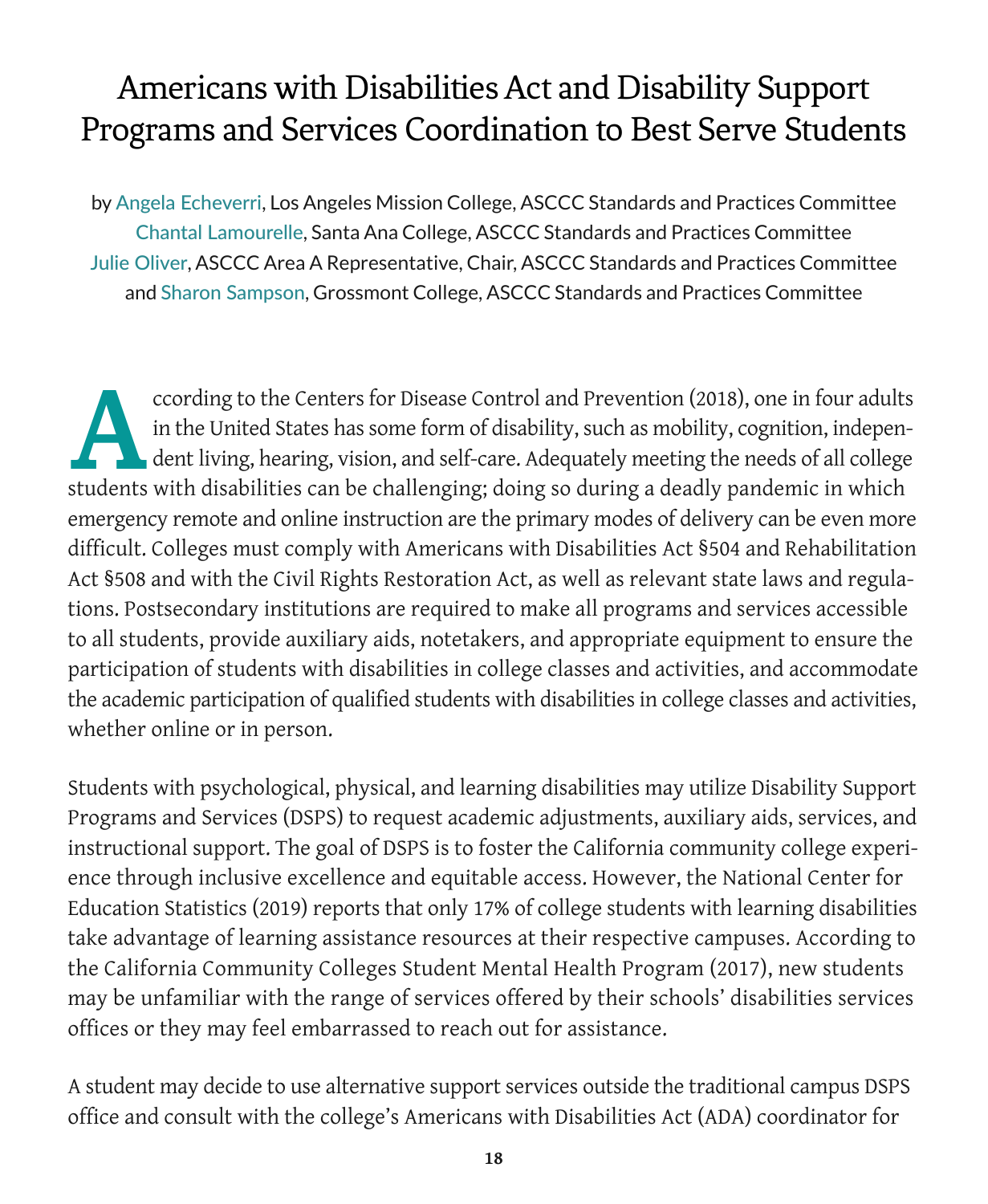assistance. When a student elects to work with the ADA coordinator, the ADA coordinator should collaborate with DSPS support faculty to determine and develop academic adjustments and devise an academic plan that supports the needs for that student. The DSPS coordinator and ADA coordinator should collaborate on each student's academic plan to create inclusive learning environments, academic accessibility, and the appropriate learning accommodations. This process will communicate a message to the students with diverse learning needs that student inclusion and accessibility are important and fully supported.

Title 5 §56048 requires, as a condition of colleges receiving DSPS funds, that DSPS coordinators must meet the minimum qualifications for DSPS faculty stated in Title 5 §53414 or be academic administrators that "meet the minimum qualifications for academic administrators in Title 5 section 53420, and, in addition, have two years full-time experience or the equivalent within the last four years in one or more of the following fields:

- 1. instruction or counseling or both in a higher education program for students with disabilities;
- 2. administration of a program for students with disabilities in an institution of higher education;
- 3. teaching, counseling or administration in secondary education, working predominantly or exclusively in programs for students with disabilities; or
- 4. administrative or supervisory experience in industry, government, public agencies, the military, or private social welfare organizations, in which the responsibilities of the position were predominantly or exclusively related to persons with disabilities"

Because an ADA coordinator may not have the same minimum qualifications or recent experience with current best practices in student support as a DSPS coordinator, ADA coordinators are encouraged to consult and collaborate with their local DSPS coordinators to provide appropriate and intentional technical assistance to any student that may contact them for academic adjustments and assistance with access.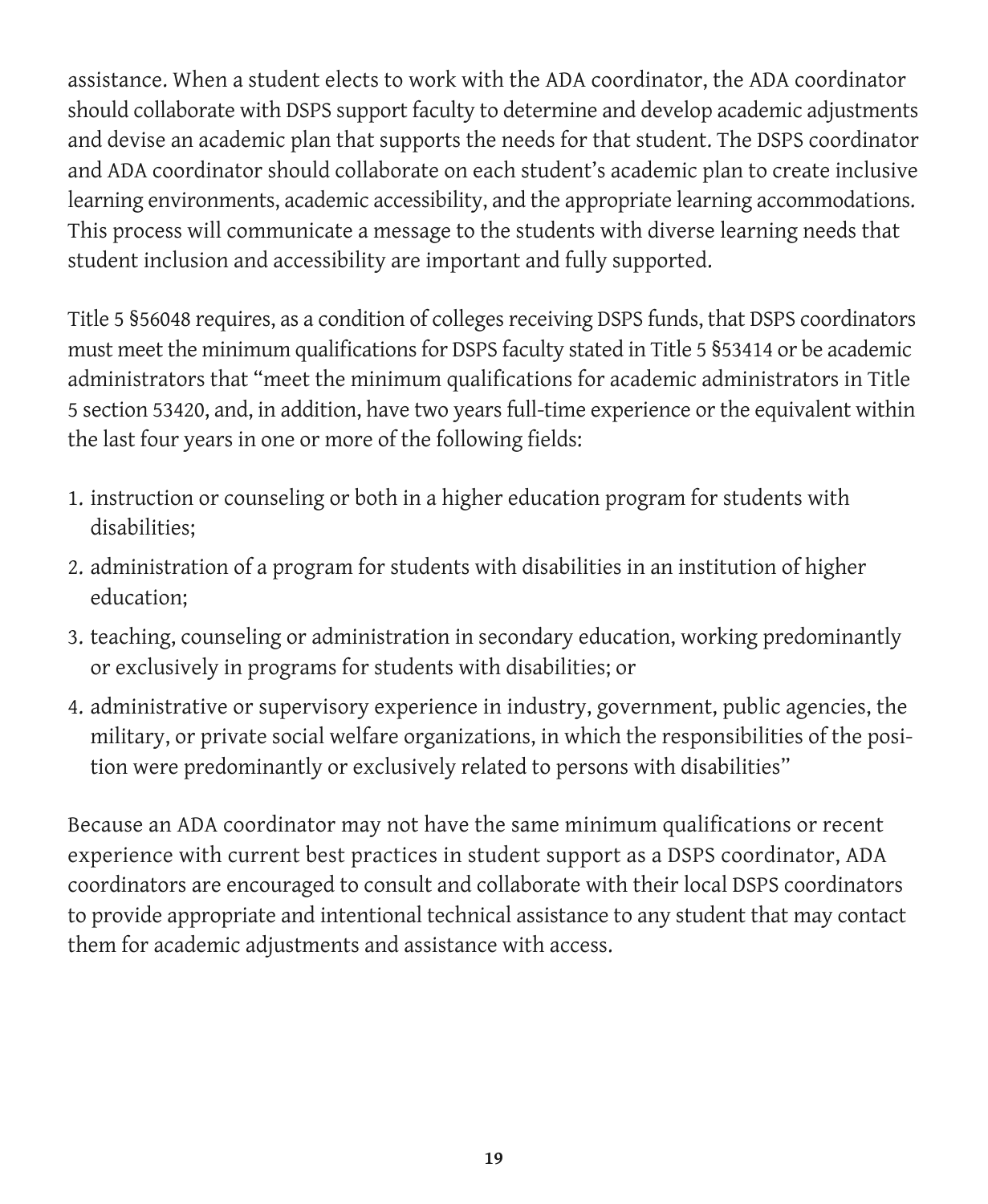#### REFERENCES

California Community Colleges Student Mental Health Program. (2017, June).*Disabled Students Programs and Services (DSPS) for Students with Mental Health Disabilities Fact Sheet***.** Retrieved from *http://www.cccstudentmentalhealth.org*

Centers for Diseases Control and Prevention. (2018). *CDC: 1in 4 US adults live with a disability*. Retrieved from *https://www.cdc.gov/media/releases/2018/p0816-disability.html*

National Center for Education Statistics. (2019). *Digest of Education Statistics, 2018* (2020-009), Chapter 3. U.S. Department of Education, Retrieved from *https://nces.ed.gov/programs/digest/d18/ ch\_3.asp*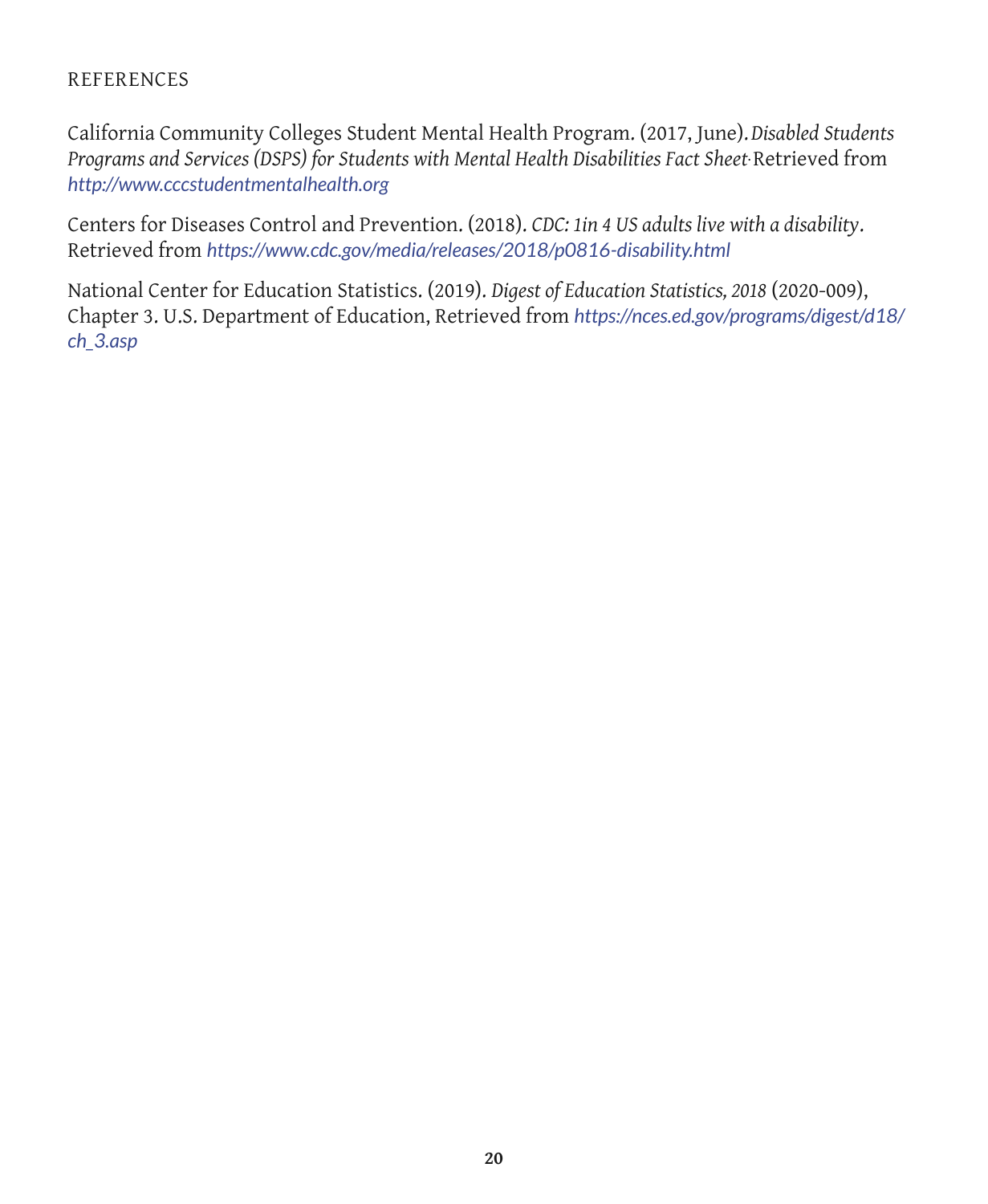### Elevate the CTE Faculty Voice

by Christy Coobatis, ASCCC CTE Leadership Committee Member Mayra Cruz, ASCCC Treasurer, Chair, ASCCC CTE Leadership Committee Julie Oliver, ASCCC Area A Representative, ASCCC CTE Leadership Committee and Lynn Shaw, C- ID CTE Curriculum Director

The mission of the California Community Colleges, according to California Education<br>Code §66010.4 (1), calls for the offering of lower-division instruction that is transfer-<br>able to four-year colleges, providing career edu Code §66010.4 (1), calls for the offering of lower-division instruction that is transferable to four-year colleges, providing career education training, strengthening students' basic skills, and granting associate degrees and certificates. Career and technical education faculty have an important role in the community colleges system and in the Academic Senate for California Community Colleges. In recent years, with the onset of additional attention and funding to Strong Workforce programs, the role of CTE faculty has come into the spotlight. The ASCCC is actively working to increase the voice of CTE faculty in all aspects of the work of the organization.

CTE programs specialize in skilled trades, applied sciences, modern technologies, and career preparation. These courses often require hands-on curriculum designed to meet the needs of industries and provide students with skills necessary to succeed in the labor market. The role of CTE faculty has never been more important, as the nation is in the midst of a pandemic resulting in a worldwide economic crisis, coupled with intense social justice issues at the forefront of human consciousness and the expansion of the antiracist movement. Technology has also accelerated, which means the jobs of today and not the jobs of the future. CTE faculty are in the forefront of serving students to prepare for future jobs and are taking on what seems like an impossible mission with incredible grit and grace. They, as a collective, have found ways to deliver labs online, from having kits for students to pick up and use at home, to virtual reality labs. The ASCCC has worked closely with CTE faculty across the state to share and scale the best ideas to help students progress, learn, and complete their programs.

In 2015, to address the shortfall in middle-skilled workers and in response to the 2015 Board of Governors Task Force on Workforce, Job Creation, and Strong Economy recommendation,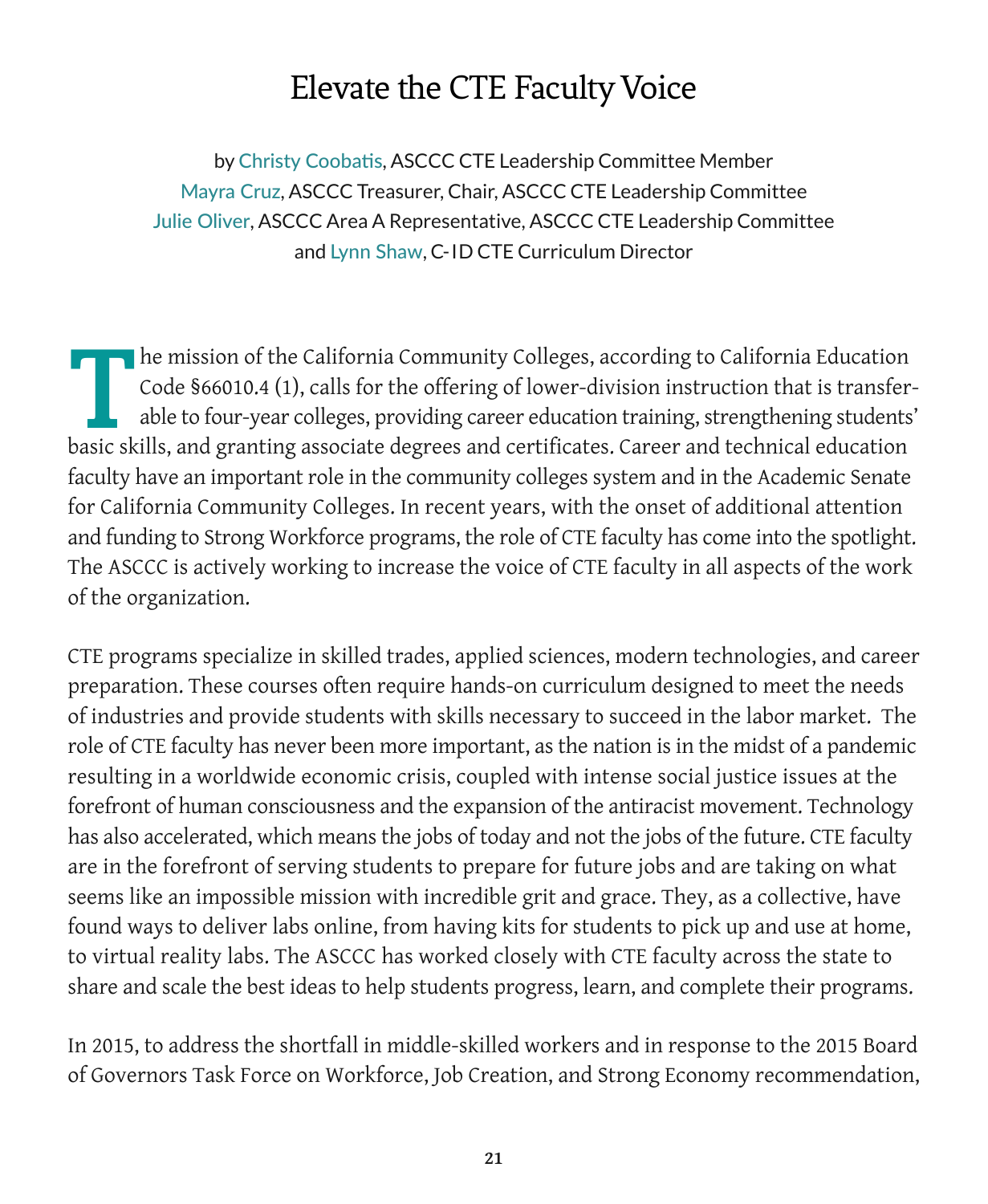the ASCCC established the CTE liaison position**1** at the local level. CTE liaisons are local senate elected or appointed representatives who offer a voice for CTE issues at the local level.

Education Code §88821(i)(2) requires the following:

For purposes of the Community College component and in compliance with the consultation requirements in Sections 70901 and 70902, the Academic Senate of the California Community Colleges shall establish a career technical education subcommittee to provide recommendations on career technical education issues. No less than 70 percent of the subcommittee shall consist of career technical education faculty. The subcommittee's charter shall require it to provide assistance to community college districts to ensure that career technical education and its instruction is responsive and aligned to current and emergent industry trends, and ensure that similar courses, programs, and degrees are portable among community college districts.

In response to this mandate, the ASCCC replaced its Vocational Education Committee with the CTE Leadership Committee in 2015. The committee is comprised of representatives appointed by the ASCCC to give a statewide voice to CTE issues. The chair of the CTE Leadership Committee is an elected member of the ASCCC Executive Committee. The committee has worked to ensure that the voice of CTE faculty is elevated, and has achieved notable results, including the institution of CTE liaison positions at each college, integrating CTE representatives throughout the Chancellor's Office Strong Workforce programs, completing and establishing the CTE Faculty Minimum Qualifications Title 5 changes, instituting a regular electronic newsletter, and promoting and scaling the CTE Minimum Qualifications Tool Kit.

CTE faculty have been diligent in responding to the California Community Colleges system's modernized goals. In 2016, the California Legislature took a bold step to improve career and technical education to "increase social mobility and fuel regional economies with skilled workers" (California Community Colleges Chancellor's Office, n.d.). With the infusion of Strong Workforce funds and the requirements of data-driven outcomes, CTE faculty created new programs, modernized curriculum, and developed and enhanced industry partnerships.

Recently, as CTE faculty were faced with the harsh new realities of a global pandemic, a new focus has become necessary on teaching tangible skills that address the ever-changing dynamics

<sup>1</sup>  For more information on CTE Faculty Liaison, positions, see *https://asccc.org/cte-faculty-liaison*.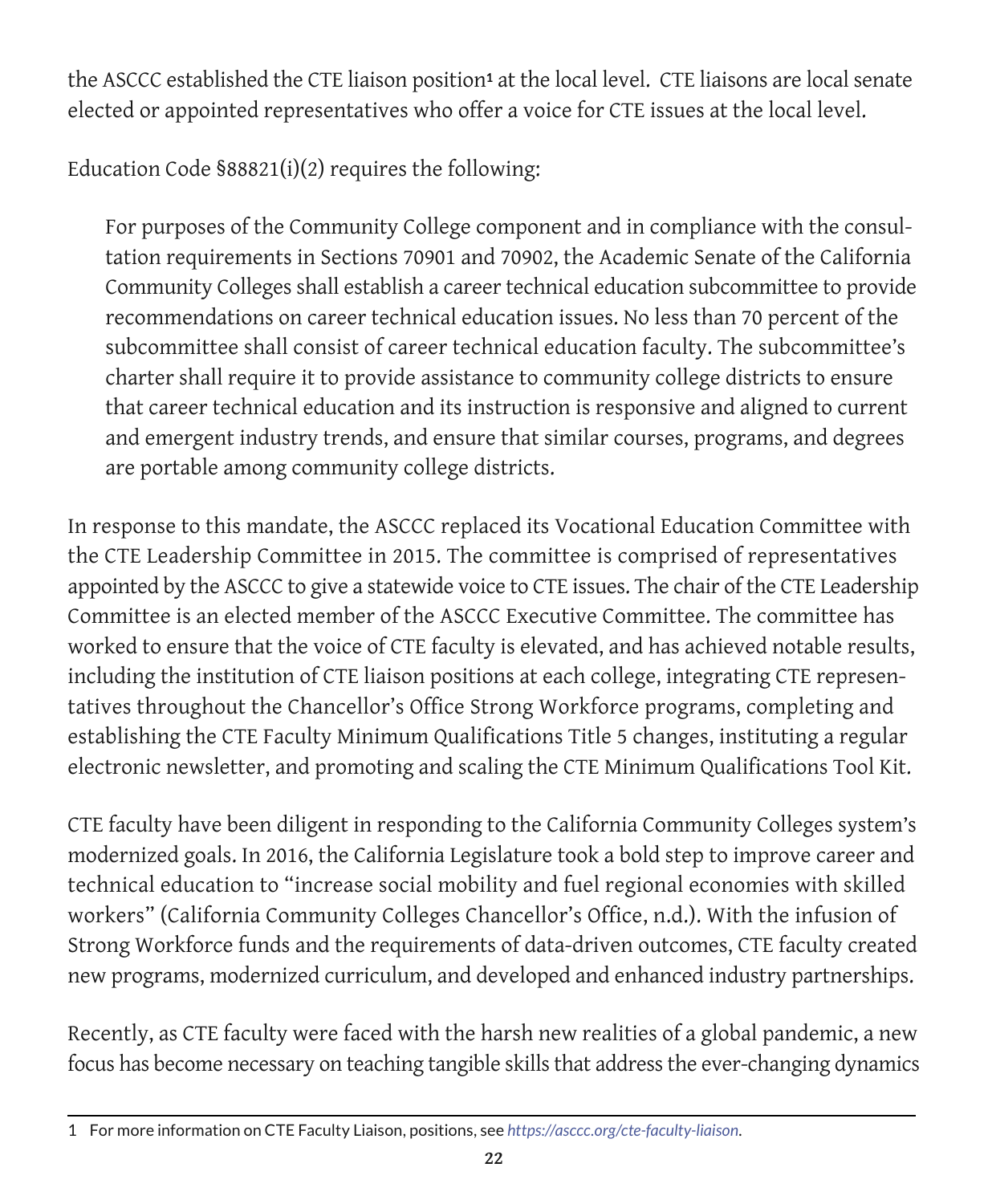of a drastically reconfigured job market and social conditions. New discussion topics arose and were brought forward to ASCCC. The job market for career-based learning fields is rich, especially for essential workers in a time of pandemic challenges. Health care workers are in critical need. Empowering career-based learning and faculty teaching in career-based learning programs is of vital importance for ASCCC.

Another conundrum for CTE faculty is of an ethical nature. In order to promote curricular success, CTE faculty must effectively manage creative handling of resources. This area creates uncertainty, and the implementation of policies governing programs and departments split between general education and career and technical education varies widely. Questions concerning enrollment capacity, course minimums and maximums, and facility and equipment access are left up to local administrators and instructors to interpret. Lab room maximum capacities often do not consider the space occupied by instructional equipment, making it impossible to meet state guidelines of four square feet of space per student. Under-enrolled courses are routinely supported by over-enrolled courses, and equipment purchased specifically for CTE usage is often used liberally by the non-CTE sections of a program. While sharing CTE resources for the benefit of students is a good idea in theory, the maintenance and upkeep of labs must also be shared.

The goal of faculty in CTE programs is and always has been to launch students on to a career path. The work CTE students do on campus is only a starting point to move the students quickly into the industry sectors of their choice. The goal of students is to find a path to enter a career, profession, or occupation. The faculty role is to guide them along the way.

The role of CTE faculty is more important than ever as today's CTE programs are preparing the next generation of professionals. CTE faculty are training for tomorrow's world of work, and layered on top are social justice issues, economic issues, and the after-effects of the pandemic. CTE faculty and the ASCCC will play a critical role in the recovery from the triple challenges the nation and the state are facing today.

#### REFERENCES

California Community Colleges Chancellor's Office. (n.d.) What is Strong Workforce. Retrieved from the California Community Colleges Chancellor's Office website: h*ttps://www.cccco.edu/ About-Us/Chancellors-Office/Divisions/Workforce-and-Economic-Development/*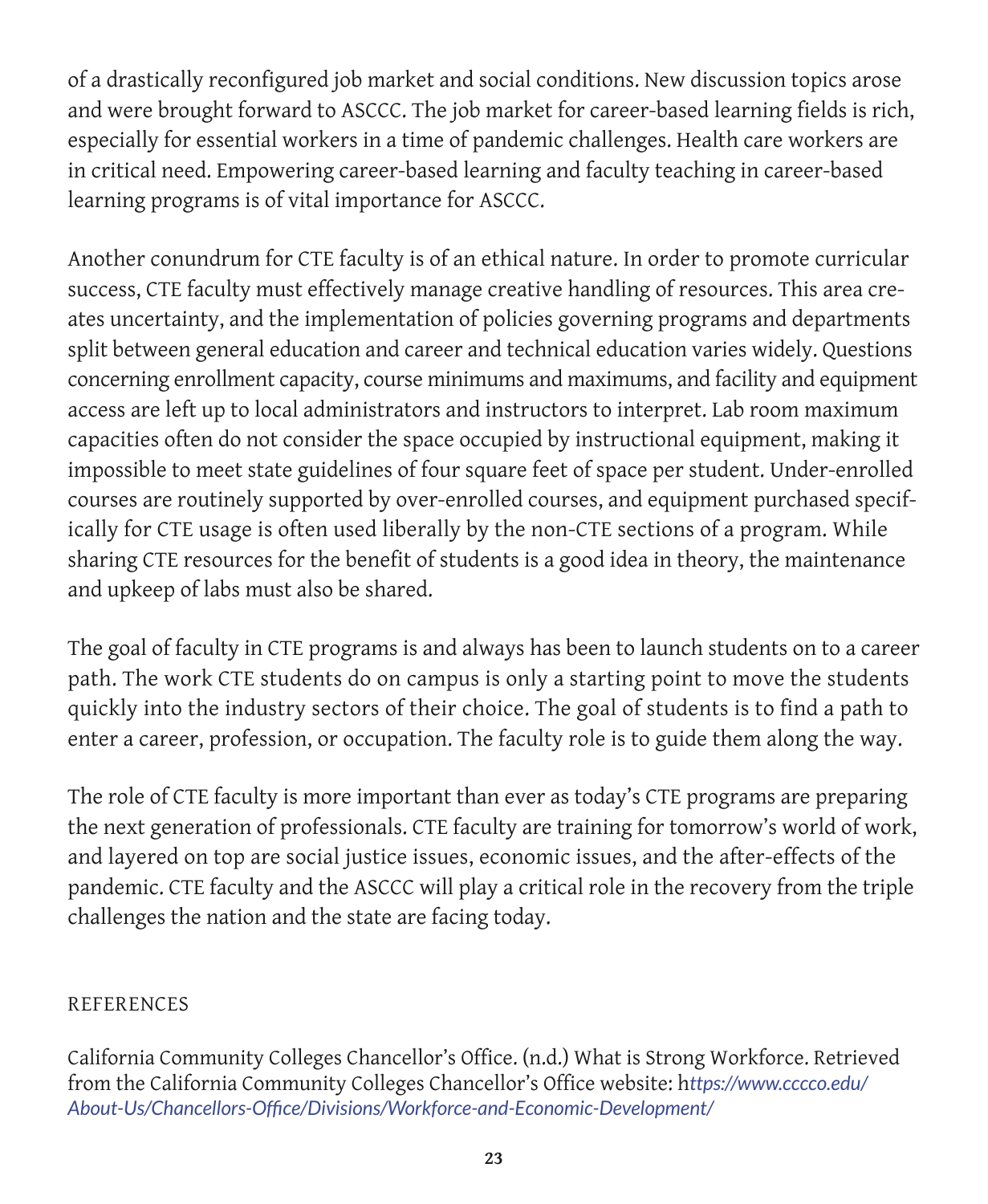*Strong-Workforce-Program/CTE-Faculty-Resource-Hub---Career-Technical-Education-Information/ What-is-Strong-Workforce*.

California Education Code §66010.4. Retrieved from *https://leginfo.legislature.ca.gov/faces/codes\_displaySection.xhtml?sectionNum=66010.4&lawCode=EDC*.

California Education Code §88821. Retrieved from *https://leginfo.legislature.ca.gov/faces/codes\_displaySection.xhtml?sectionNum=88821&lawCode=EDC*.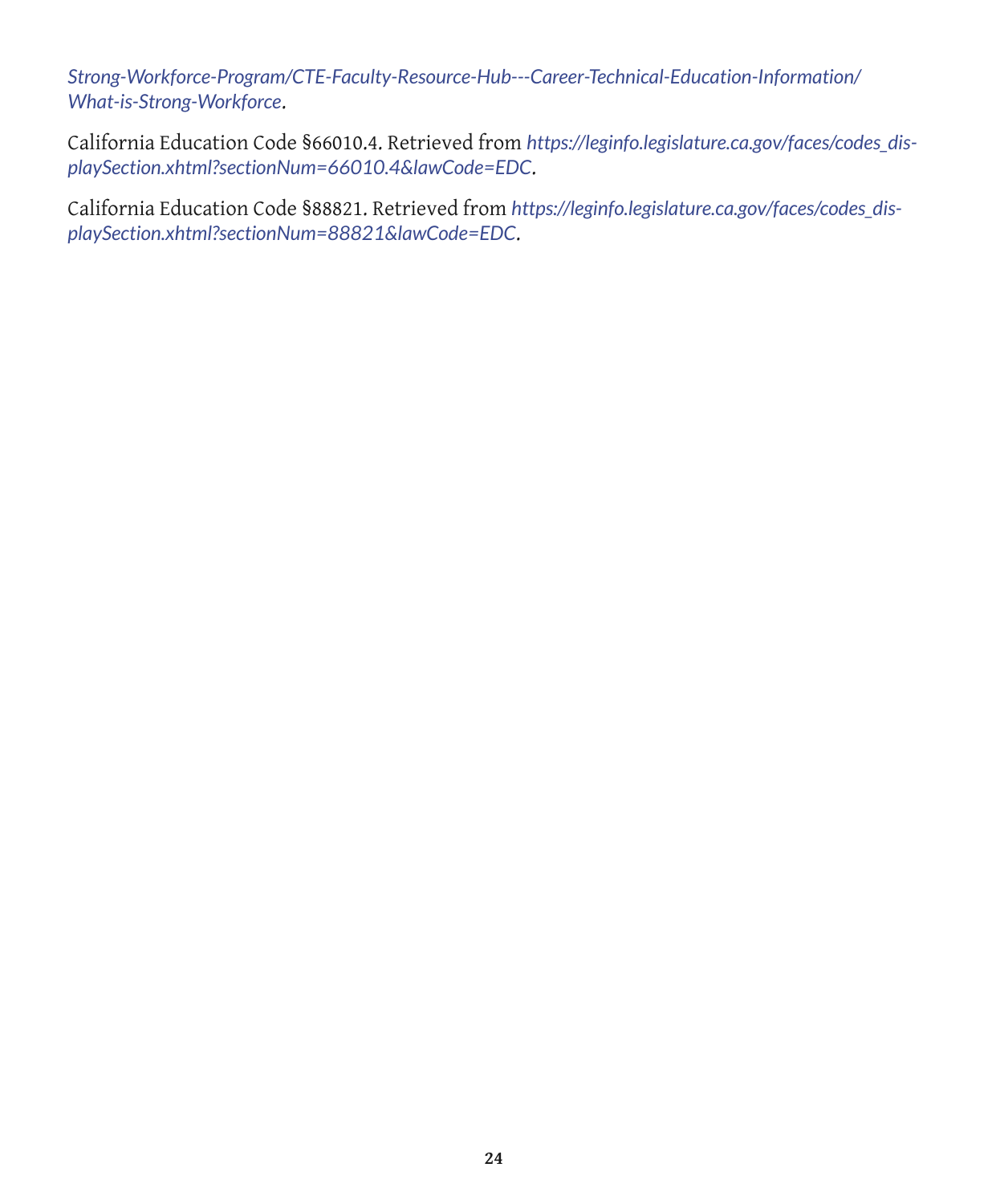### The Impact of ASCCC Statewide Service

by Stephanie Curry, ASCCC North Representative, ASCCC Relations with Local Senate's Committee Chair

Hossna Sadat Ahadi, Palomar College, ASCCC Relations with Local Senates Committee and Howard Eskew, San Diego Mesa College, ASCCC Relations with Local Senates Committee

ach year, the Academic Senate for California Community Colleges appoints hundreds<br>of faculty members from across the California Community Colleges system to serve on<br>statewide committees for the ASCCC, such as Curriculum, of faculty members from across the California Community Colleges system to serve on statewide committees for the ASCCC, such as Curriculum, Standards and Practices, Part-Time, or Relations with Local Senates. Other appointments can be to Chancellor's Office advisory groups like those for online education or guided pathways. Both part-time and full-time faculty can serve in many ways. Faculty service not only benefits the ASCCC and the system's students but also brings opportunities for appointees to share their voices and collaborate with colleagues across California. The ASCCC's commitment to equity and antiracism requires that the organization appoint a diverse group of faculty members to committees and workgroups. The ASCCC wants to support and elevate voices of faculty that have not been heard.

Especially in this time of crisis, faculty need to feel connected. Taking on yet another obligation might seem difficult but service to the ASCCC, although it is hard work, can be restorative. Statewide service will expand one's views and provide a support structure of faculty who share the same passionate commitment to students. The work can invigorate and inspire faculty to make a change both statewide and locally.

The following statements are testimonials from members of the Relations with Local Senates Committee regarding their experience serving statewide and what it has meant to them.

#### **HOSSNA SADAT AHADI Assistant Professor, Counseling Palomar College Relations with Local Senates Committee Member 2020-2021**

This academic year, 2020-2021, I joined the Academic Senate for California Community Colleges Relations with Local Senates Committee. I am elated to have been selected to join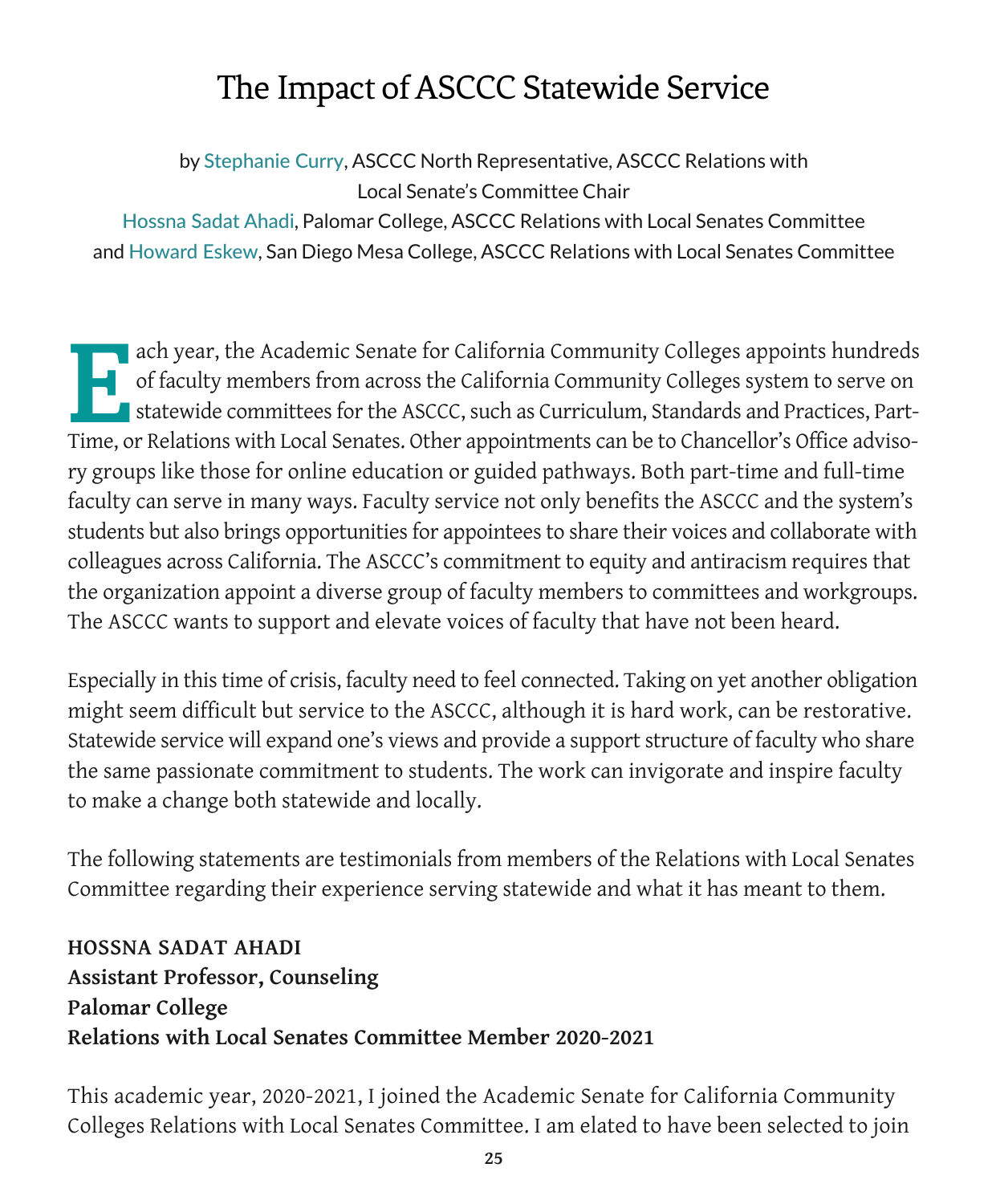the committee. Serving the ASCCC has empowered me as a faculty member to engage in local and statewide commitments to diversity, equity, and inclusion. I have also seen the impact of my statewide involvement in my role as a faculty member and counselor at Palomar College. I was recently selected to be part of a new subcommittee titled Diversity, Equity, and Cultural Competency that my campus academic senate established. I am incredibly proud of Palomar College for making transformational change as it relates to antiracism, racial equity, and social justice education. With exceptional leadership from my campus, faculty are supported in their trailblazing efforts.

I have also learned a lot from other faculty members from various California community colleges. Being part of the Relations with Local Senates Committee has been exciting as we have worked to develop exemplary practices for eradicating inequities locally and statewide. During the Fall 2020 ASCCC Plenary Session, I co-presented a virtual breakout session titled "Anti-Racism Best Practices for Student Services Educators," and I co-authored a *Rostrum* article in November 2020 titled "Decolonizing Your Syllabus, an Anti-Racist Guide for Your College." In December 2020, I was accepted into the Open for Anti-Racism inaugural cohort for the Anti-Racism Teaching Initiative for California community colleges. I am also the founder of two affinity groups on my campus, Empowered Women and Asian Pacific Americans in Higher Education. I will continue to elevate and validate students and faculty agencies relating to diversity, equity, and inclusion. I encourage other faculty to get involved with their local and statewide senates to systemically transform community colleges.

#### **HOWARD L. ESKEW, JR.**

**Associate Professor, Business and Accounting San Diego Mesa College Guided Pathways Liaison 2018-Current, Relations with Local Senates Committee Member 2020-2021**

My remembrance of arriving at my first plenary was that my mind swirled with excitement and then concern as I quickly realized the impact of being a part of an organization that has such a tremendous impact on one of the largest education systems in the nation. I felt overwhelmed by the sheer magnitude of the work and by being surrounded by such a large body of dedicated individuals who see their roles not only as educators, but also as impassioned agents of change. As I met and talked with colleagues from across the state, I began to appreciate all of the great work that informs and transforms the system to best serve students. As a result, I quickly realized I wanted to serve my community through statewide service.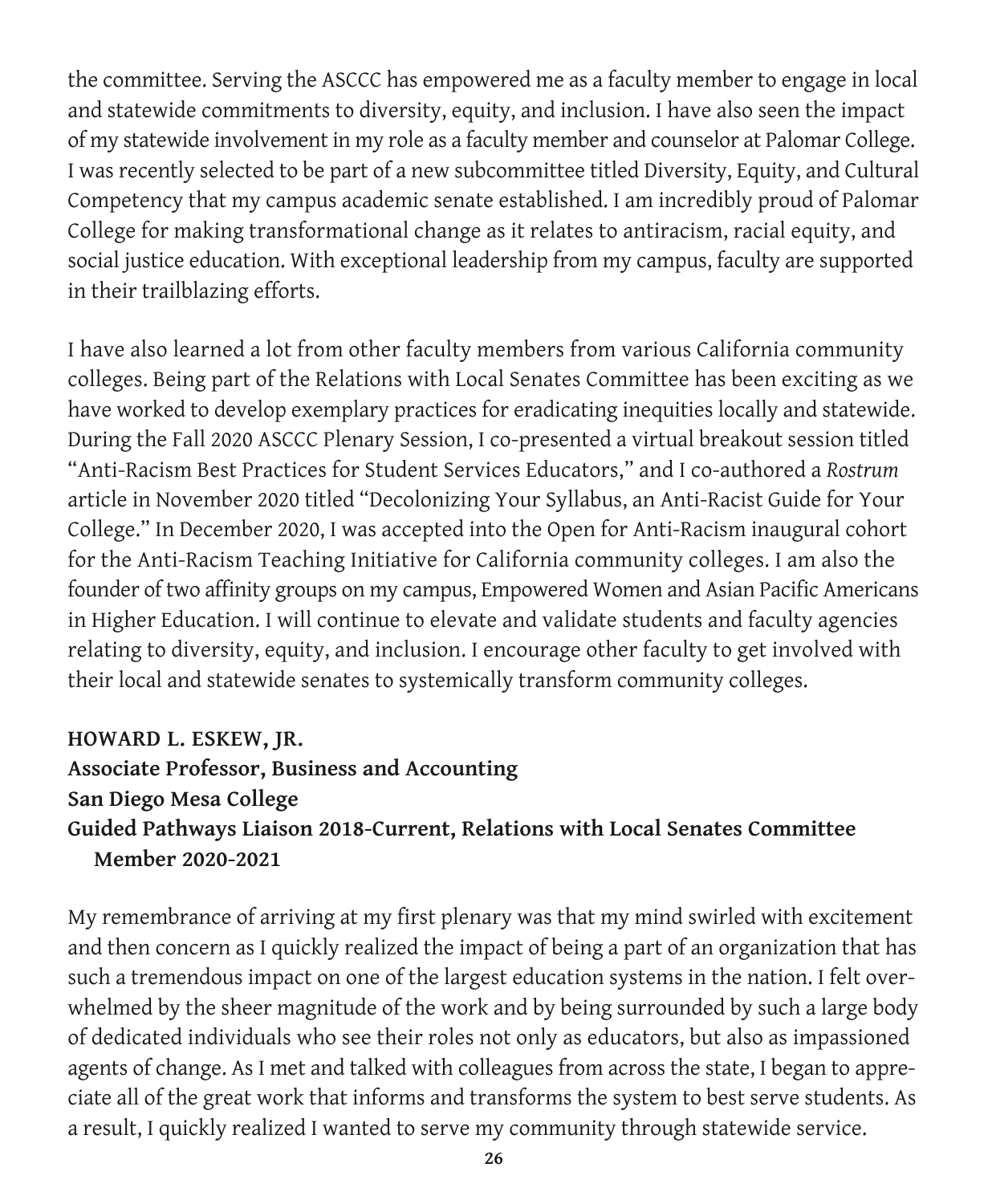My first experience with statewide service resulted from becoming the guided pathways liaison for my college, San Diego Mesa College. Service in this role includes consulting with and communicating to my local senate leaders to ensure faculty participation and voice is present. Additionally, liaisons work to generate support for their campuses' guided pathways efforts. I also communicate opportunities to participate through the ASCCC in statewide workgroups, committees, and task forces as well as professional development opportunities offered in relation to guided pathways. It is a real privilege to serve in a capacity that bridges my local campus with the ASCCC and to lead in these transformational efforts.

This year I also have the honor of serving on the Relations with Local Senates Committee. Our team is an exceptional group of colleagues who engage in challenging dialogue to broaden and deepen our collective understanding of the critical issues facing colleges today. We use this understanding to innovate, create, and develop different mediums that inform and support the ASCCC.

This opportunity for service has changed how I look at my role as faculty. My service continuously challenges me to listen well, reflect more, and to be a stronger voice in my roles as educator, advocate, and support to my colleagues and students. Serving at the statewide level provides an appreciation and understanding of the importance of playing an active part in shaping the community college system. Each faculty member has the ability to make a positive impact on the process and make the system the best it can be for everyone, and especially for students. I hope to continue service at the statewide level and encourage everyone to also consider becoming an active part of the process.

#### HOW CAN YOU SERVE AT THE STATEWIDE LEVEL?

Fill out the *Faculty Application for Statewide Service***1** on the ASCCC website. Tell the ASCCC all about your experience and what you are interested in. Being new to the system or being part-time are not impediments; we want your input. ASCCC committees are usually formed over the summer, so check your school and personal email during that time to see if you have been nominated for a committee. If you are not, do not give up: the ASCCC appoints faculty throughout the year. Just remember to fill out the application each year.

We hope you will consider serving as an ASCCC appointee next year.

<sup>1</sup> The form is available at *https://asccc.org/content/faculty-application-statewide-service.*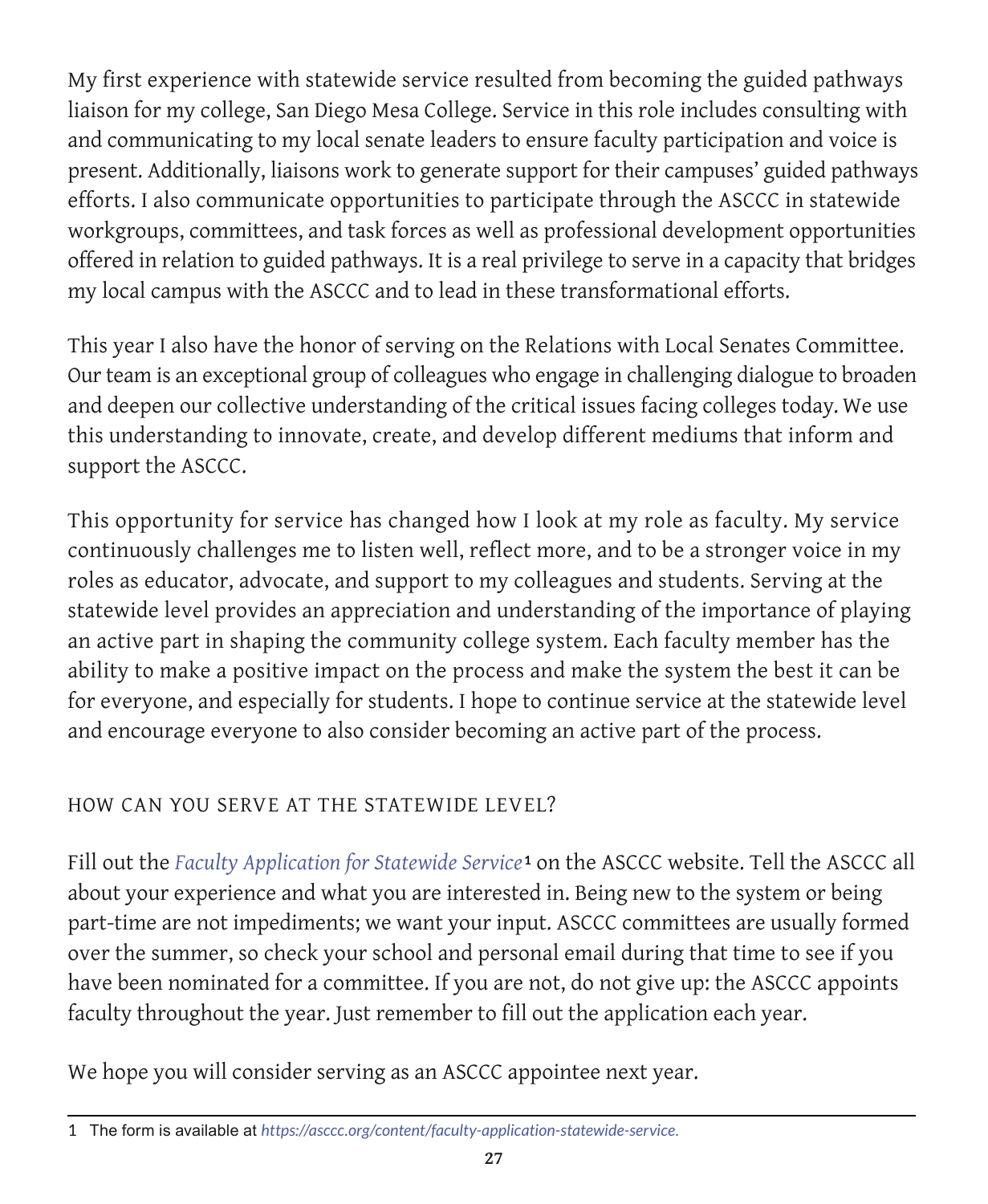### An Open Letter: From An Adjunct Faculty Member to Full-Time Faculty

by Chelsea Hull, Santa Monica College, ASCCC Part-time Committee

*Note: The following article is not an official statement of the Academic Senate for California Community Colleges. The article is intended to engender discussion and consideration by local colleges.*

Whether they acknowledge it or not, adjunct faculty are aware of the dire state of their position. The academic market never truly recovered after the 2008 recession, an open secret that faculty and classified staff are aw of their position. The academic market never truly recovered after the 2008 recession, an open secret that faculty and classified staff are aware of.

On the national level, the National Center for Education Statistics reports that in 2018, only 629,932 full-time instructional staff were employed by 3,879 degree-granting post-secondary institutions. By comparison, in 2008, 578,119 full-time instructional staff were reported, leaving an increase of only 51,813 positions (National Center for Education Statistics, 2018). The statistics for nationwide part-time instructional staff are not indicated.

The California Community Colleges Chancellor's Office Management Information Systems Data Mart provides abundant data on the California Community Colleges system. The 2019- 2020 data shows that as of Fall 2020, the California Community Colleges system employs 41,237 academic, temporary positions. Academic, temporary is an equivalent title to the part-time faculty missing information from the National Center for Education Statistics. Over 41,000 positions seem like a positive number until it is compared to the 18,145 positions that constitute academic, tenured/tenure track (California Community Colleges Chancellor's Office, 2020). The system has far more temporary employees than permanent positions, and adjunct faculty are limited in the number of units they can teach and therefore must frequently be employed at more than one campus simultaneously.

Part-time, or adjunct, faculty know that finding tenure track positions is very difficult. Yet they remain devoted to their jobs, trapped in a cycle that validates their love of teaching yet ignores them as professionals. They are virtually powerless in their careers and are left to the mercy of the adjunct or part-time hiring pool. Some receive less than a week's notice for classes they are hired to teach and in some cases are notified the day classes are scheduled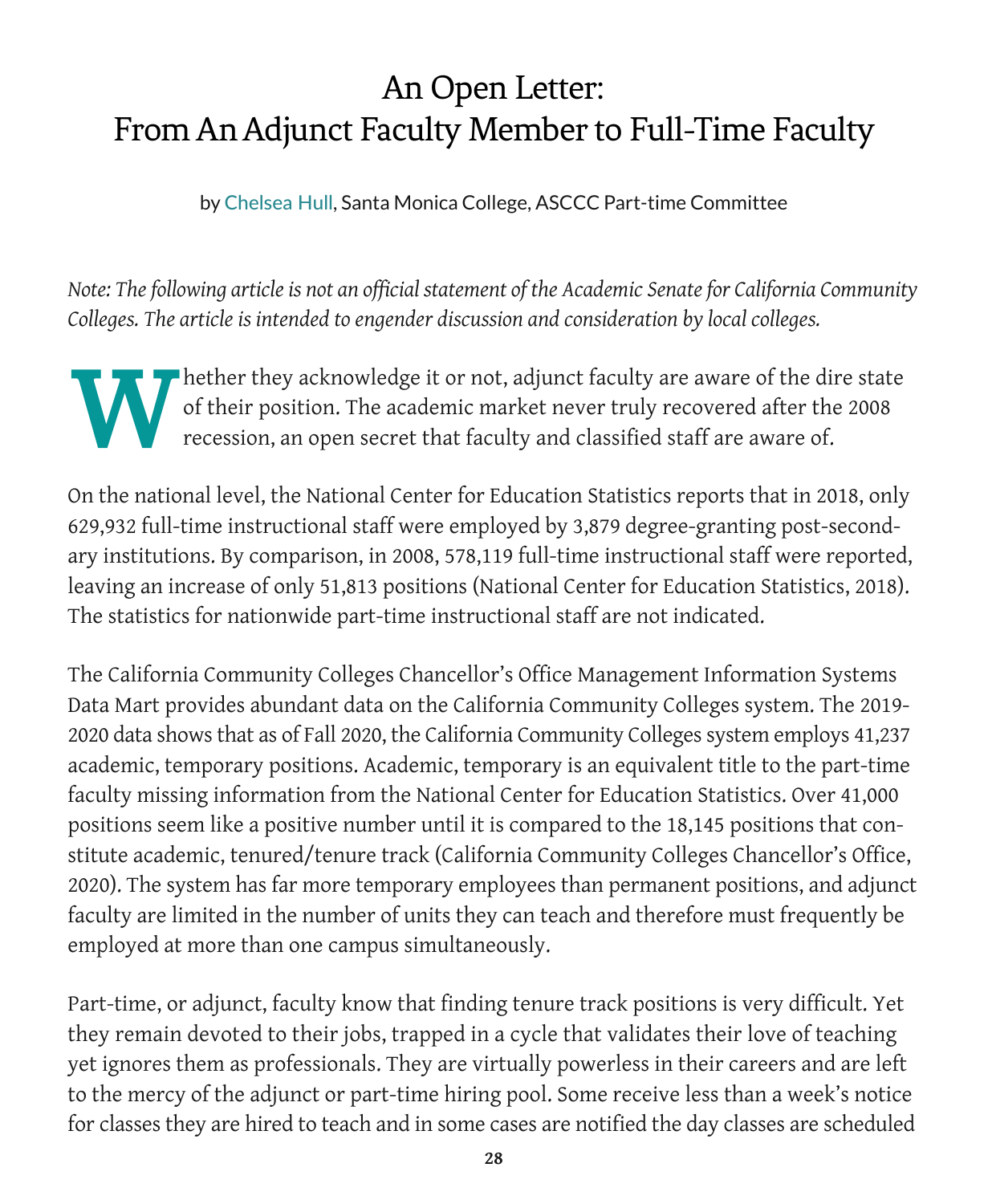to start. As a result, they are left to design curriculum as the course happens. They are often left to their own devices as far as an orientation is concerned, and they often operate in a vacuum. If they are assigned to an office, it is usually shared with a handful of other adjunct faculty who all have a rotating schedule of three to four people at a time, and many are not given an office at all.

Prior to COVID-19, adjuncts in larger metropolitan areas would easily spend more time commuting between campuses in a single day than actually being in a classroom. They spend the same amount of time teaching, grading, and holding office hours as do their fulltime colleagues, yet get paid a fraction of the percentage. Adjunct faculty labor is cheaper than full-time faculty, but this cheap labor has unseen costs. Adjunct faculty spend unpaid and uncompensated time doing extracurricular activities to boost their curriculum vitae. Conferences, student clubs, and academic governance work are often uncompensated, with expenses paid out of pocket. Some adjunct faculty have a robust support system where they network and share conference opportunities and full-time position openings, exchange syllabi, share teaching strategies, and provide emotional support. However, not all adjunct faculty are lucky enough to have such a resource. For all of these reasons, adjunct faculty's passion for teaching, researching, and being involved in shaping the education of California's diverse student population leaves colleges as breeding grounds for adjunct faculty exploitation.

The Faculty Association of California Community Colleges noted in its publication *Why Faculty Matter: The Role of Faculty in the Success of Community College Students that recent governing* boards are considering "new employment arrangements," including "17% of presidents [saying] they would eliminate tenure, 11% would hire more adjuncts, 38% would increase teaching loads, and 66% preferred long-term contracts over tenure appointments" (Faculty Association of Community Colleges, 2018). Eliminating tenure-track positions in favor of hiring more adjuncts or transitioning people into long-term contract appointments would not solve any of the deeper issues that adjuncts face. Rising figures in adjunctifaction, combined with slowly increasing student enrollment up until 2020, only highlight systemic issues in academia.

This open letter is an informal plea to all tenured, tenure-track, or full-time faculty: please, treat adjunct faculty fairly. Performing extra work without compensation is unpleasant, so full-time faculty need not necessarily enter into formal mentorship relationships, even though formal mentorships should be more popular. Instead, full-time faculty can look for ways to increase camaraderie and close the part-time to full-time divide.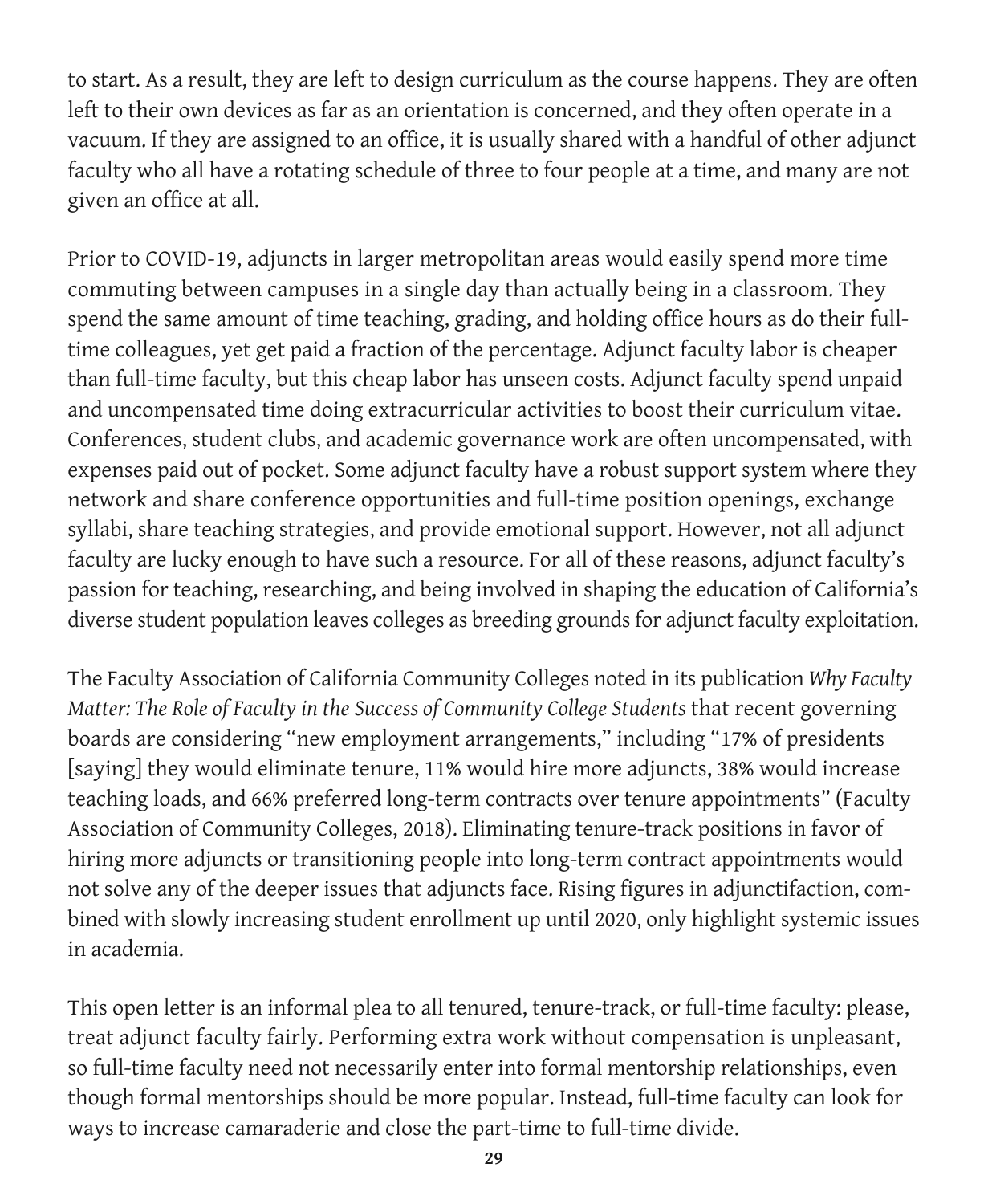From the perspective of adjunct faculty, the following are some immediate things to consider regarding informal mentorship:

- 1. Be a mentor. If your campus does not offer any formal mentorship programs, go out of your way to talk to the adjunct faculty in the department. Introduce yourself and engage them. Saying hello in the hallway is not mentorship; it is civility. Offer to help adjunct faculty understand how the campus works if they tell you that it is their first semester. Give them tips on whom to contact. Treat them like colleagues, rather than an independent contractor that will be in and out of your life in fifteen weeks.
- 2. Do not patronize adjunct faculty if they come to you for advice. Do not try to water down criticism. Adjunct faculty went to graduate school, too; they are used to criticism. They are not coming to you for advice, help, or feedback to inflate their egos. If they ask you for a review of something or offer an idea, let them know what your true professional opinion is.
- 3. Tell new adjuncts things they do not know. A lot of fresh graduates—master's and Ph.D. holders included—are unaware of conference circuits, how to find conferences, or what publications are worth pursuing. They frequently do not know about academic governance and how it works. If you know of an opportunity that you would reach out to a tenured colleague about, include the adjunct faculty as well.
- 4. Allow adjuncts to vote in department affairs and have a say in how things work. Some campuses allow for adjunct faculty to vote in department chair elections or participate in senate positions. However, other campuses do not allow for adjunct faculty participation, and some adjunct faculty contracts actively discourage academic governance. Encourage adjuncts to participate in curriculum development, program review, and department governance. If you refuse to do that, then you refuse to acknowledge them as colleagues. Some adjuncts have been in their departments for several years and warrant some decisionmaking authority.
- 5. Fight alongside the adjuncts. If you claim to value adjuncts, show it. If you claim to want a diverse hiring pool, then make it happen. Plenty of resources are available from *ChronicleVitae, HigherEd*, and the ASCCC that discuss how to recruit a diverse faculty pool and support current adjunct faculty. Do more than just say you value and respect adjuncts: use your tenured position to advocate for change. If there were things you did not know when you started working as adjunct faculty or when you became tenure track that you wish someone would have told you so that you would have struggled less, reach out and help educate the adjunct faculty on those matters.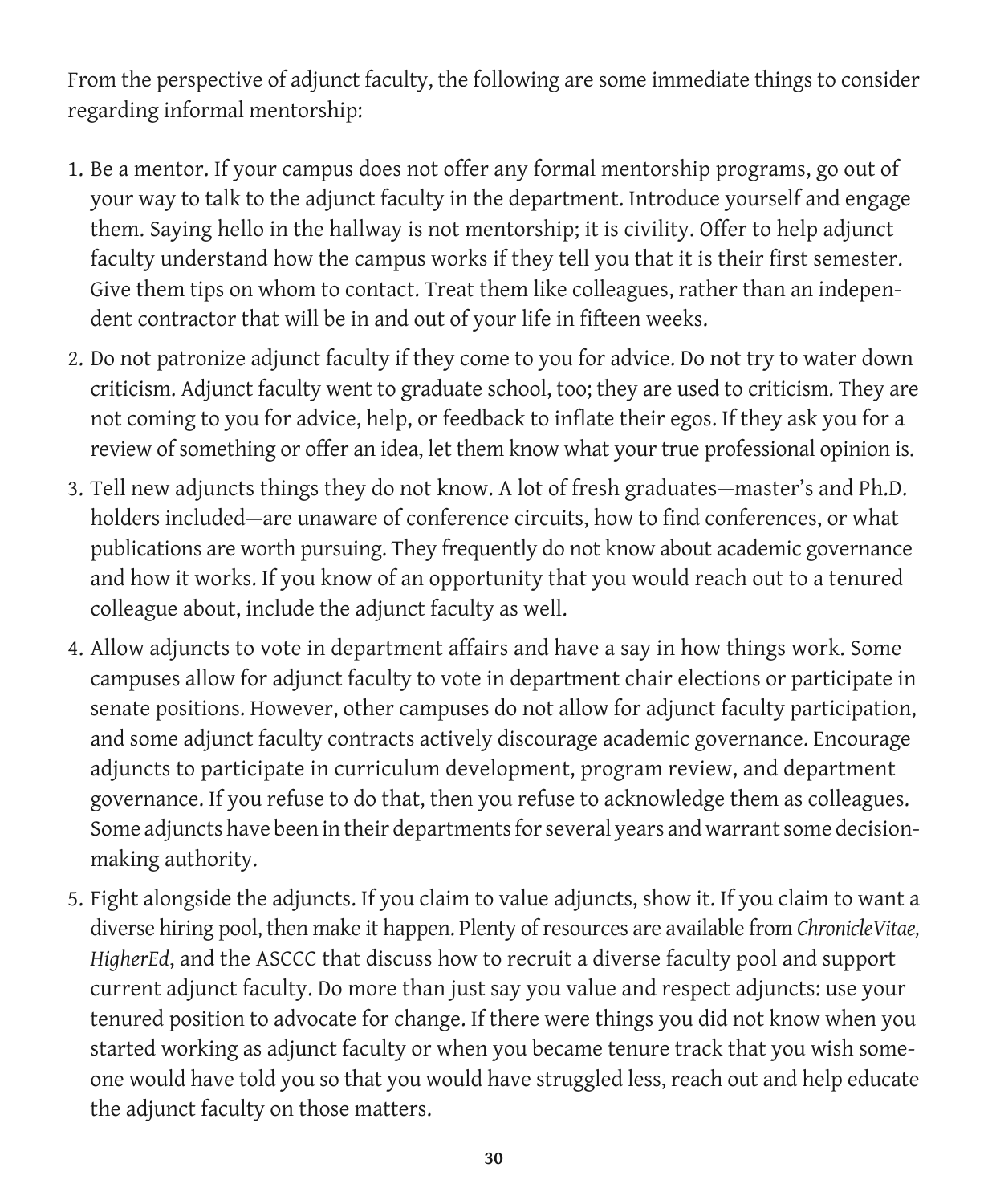Academia preaches inclusivity, diversity, and collegiality, but a divisive hierarchy still exists within the faculty structure. If all faculty work together, they can start bridging this divide.

#### REFERENCES

California Community Colleges Chancellor's Office. (2020). Faculty and staff demographics report. *Management Information Systems Data Mart.* Retrieved from *https://datamart.cccco.edu/ Faculty-Staff/Staff\_Demo.aspx*.

Faculty Association of Community Colleges. (2018). *Why Faculty Matter: The Role of Faculty in the Success of Community College Students.* Retrieved from *http://uf4cd.org/wp-content/uploads/2018/04/ Faculty-Research-Paper-1.pdf*.

*National Center for Education Statistics (2018).* Trend Generator: Employees and Instructional Staff: How many full-time instructional staff are employed by degree granting postsecondary institutions? *The Integrated Postsecondary Education Data System (IPEDS)*. Retrieved from *https://nces.ed.gov/ ipeds/TrendGenerator/app/trend-table/5/12?trending=column&valueCode=grand\_total&rid=24&cid=23*.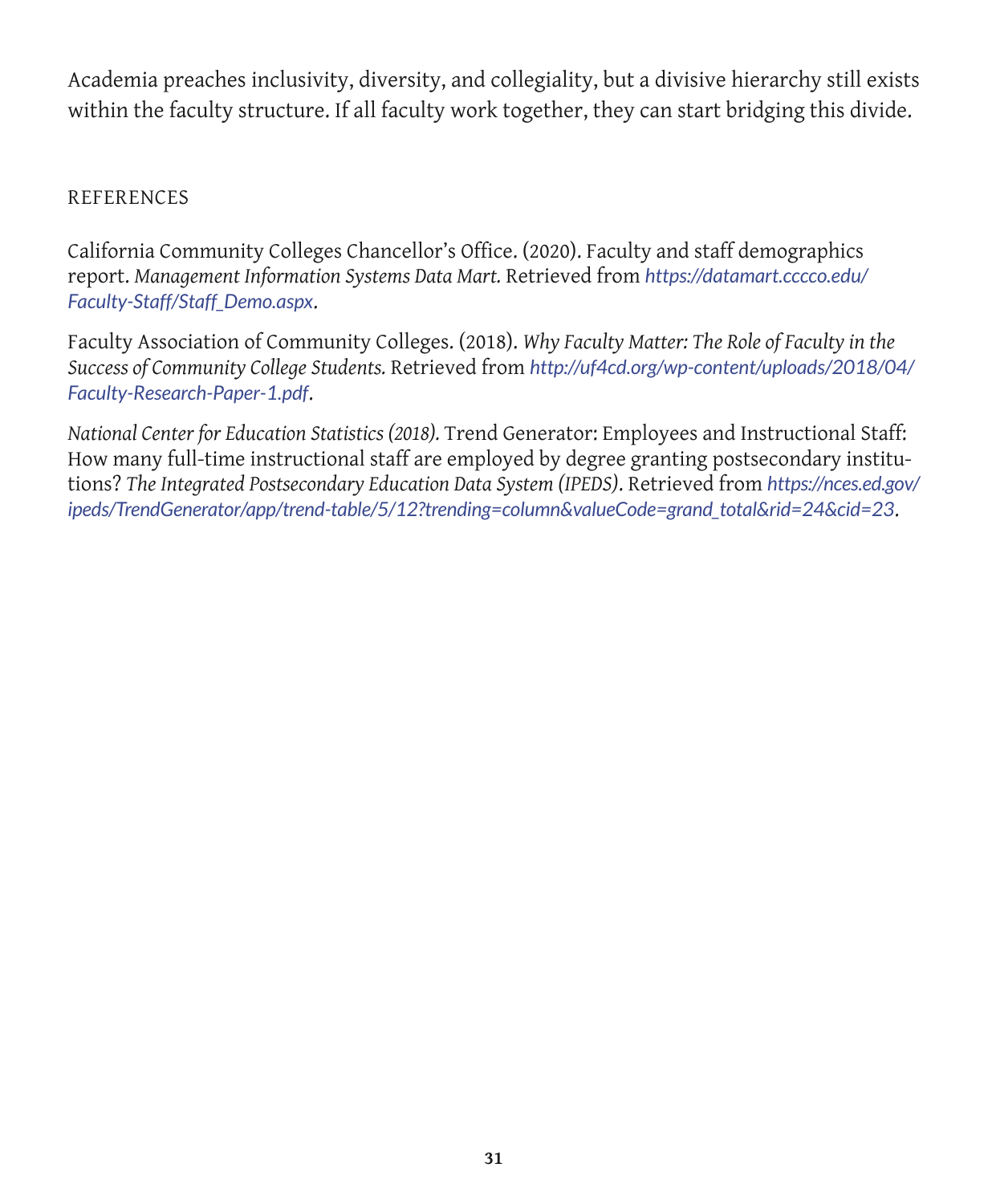### Eradicating Xenophobia in Community College

by Hossna Sadat Ahadi, Palomar College

*Note: The following article is not an official statement of the Academic Senate for California Community Colleges. The article is intended to engender discussion and consideration by local colleges.*

I mmigrant, international, and refugee students continue to experience xenophobia and marginality living in the United States and attending community college. Xenophobia is a form of racism that takes place when someone carries hostility and hatred against people from other countries. The result of xenophobia is that immigrant, international, and refugee students feel invalidated and unwelcomed. As the United States experiences the worldwide pandemic of Covid-19, many Asian Pacific Islander students experience the spread of overt racism. Indeed, xenophobia towards immigrant, international, and refugee students is not a new phenomenon. Other racialized and religious groups who have also experienced marginalization include Afghan, Iranian, Somalian, Muslim, and Arab—including Syrian, Jordanian, Palestinian, Iraqi, Egyptian, Kuwaiti, Lebanese, Libyan, and others—students, due to international affairs involving the United States. Sadly, many more groups of immigrant, international, and refugee communities continue to experience racial marginalization in the United States. Community college educators and leaders should be prepared to dispel assumptions and stereotypes about these groups. Educators and leaders need to dismantle the systemic barriers immigrant, international, and refugee students are confronted with on their campuses (Teranishi, et al., 2011).

The distinction between immigrant, international, and refugee students is important. While immigrant students arrive in the United States from other countries, their study time is not restricted. In contrast, international students are on F-1 visa status, which allows them to enter the United States as full-time students as long as they attend an accredited college or university and are of non-resident standing. While immigrants choose to move to another country, refugees are forced to flee due to persecution, ecological disasters, political unrest, criminal warfare, and other situations. The barriers immigrant, international, and refugee students face are also important to learn and address. For example, international students cannot seek employment while studying in the United States, whereas immigrant and refugee students may not have authorized legal status to work. Immigrant, international, and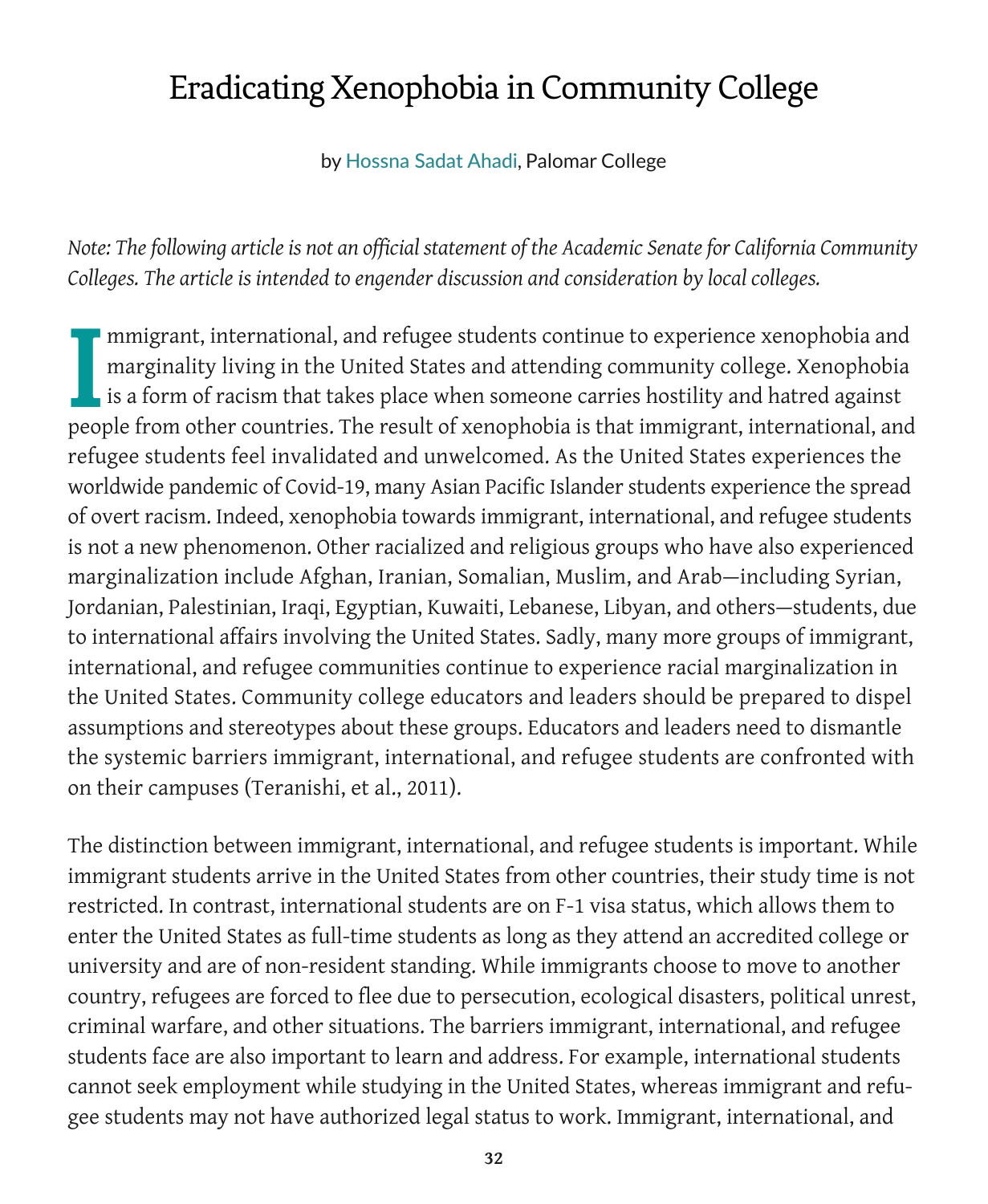refugee students may experience a multiplicity of marginalization for being foreign-born, racially-minoritized, an English language learner, undocumented, first-generation, and targeted for negative religious sentiment proposed by others. Perhaps for these reasons, "immigrant college students are at higher risk of dropping out of college than native-born students" (Teranishi et al., 2011, p. 156). For many immigrant students who speak minimal English, the barrier of finding immediate work and navigating the community college system remains a great challenge. With the increase in inflation and cost of living, many immigrant, international, and refugee students struggle to make ends meet and live comfortably in the United States (Sadat, 2019).

Due to the proliferation and influx of immigrants in the United States, student populations in community colleges have indeed diversified (Sadat, 2019). To support immigrant, international, and refugee students, community colleges should consider providing professional development workshops that focus on competency training with information about multiracial, multiethnic, and multicultural communities. This practice will support eradicating xenophobia, implicit bias, explicit bias, stereotypes, racial microaggressions, and assumptions people have about immigrant, international, and refugee students on their campuses and in their classrooms. Critical race theory scholars have alluded to the immensity of challenging communities that are aiming to radicalize racist ideologies (Yosso et al., 2009). To be an antiracist and liberator, one must call out the perpetuation of colonialism, imperialism, racist ideologies, and praxis in the education system.

Community college educators must continue to challenge deficit-minded thinking and practices and instead, hone in on equity-minded approaches to serving immigrant, international, and refugee students. Research by Semenow (2008) posited the negative impact of cultural encapsulation in curriculum. Cultural encapsulation is when one lacks knowledge of cultural backgrounds and fails to evaluate one's own bias. As a result of cultural encapsulation in teaching, racism continues by invalidating global countries other than the United States. For many reasons, community colleges must critically examine the multifaceted perspectives and lived experiences of immigrant, international, and refugee students on their campuses. In addition, increasing study abroad opportunities and programs will immerse faculty and students in diversity and multicultural awareness (Boggs & McPhail, 2016). Research by McNair et al. (2020) suggested that to achieve an equity-minded campus culture, educators must critically reflect and examine policies, practices, and structures that perpetuate racial inequities. Thus, faculty must challenge deficit-mindedness and instead reflect on equity-minded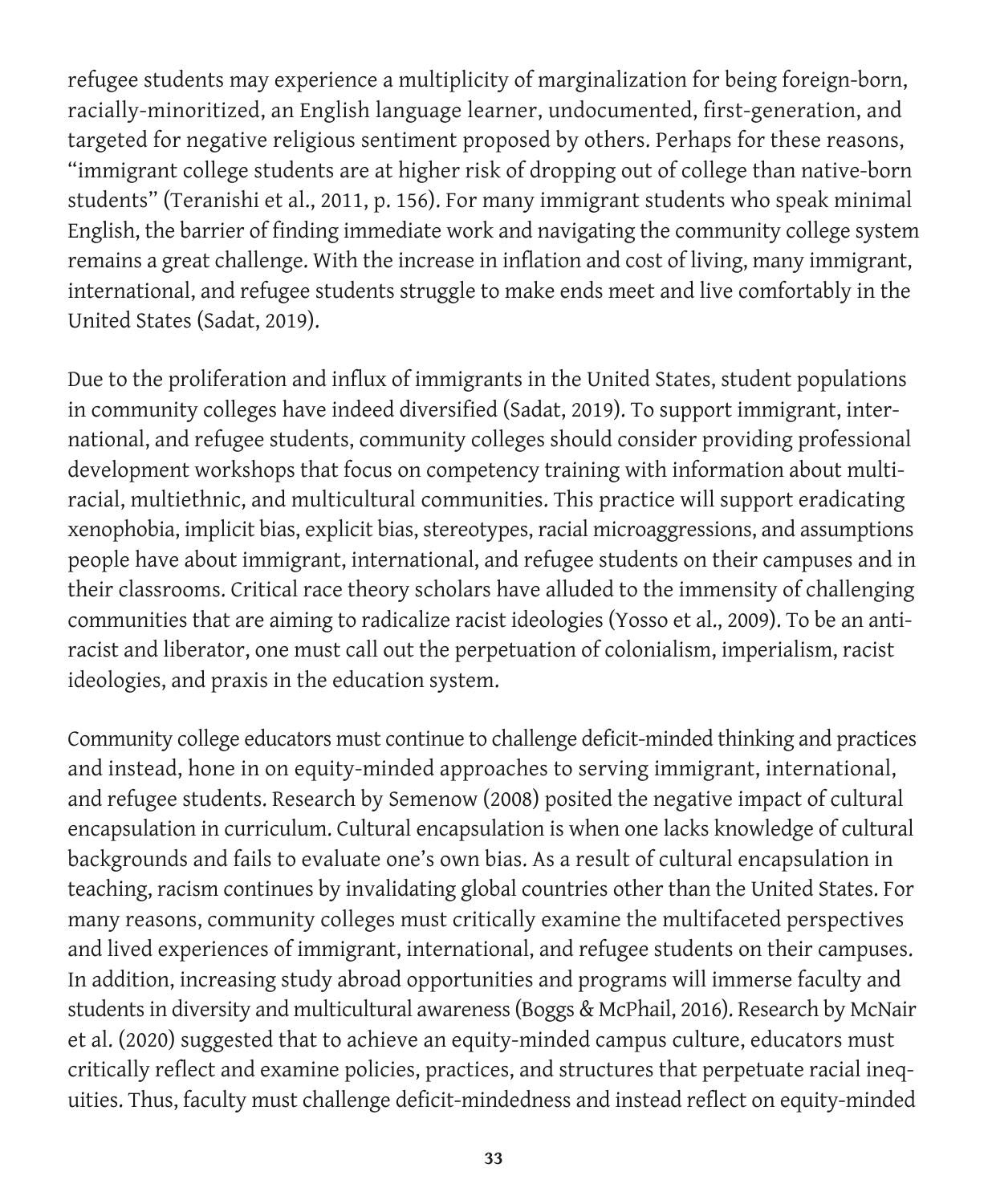and antiracist practices to welcome, accept, understand, engage, and continuously support immigrant, international, and refugee students holistically throughout their college campuses.

Some qualitative questions to consider when trying to understand the phenomenology of immigrant, international, and refugee students include the following:

- What are the experiences of immigrant, international, and refugee students in their transition to community college?
- What personal barriers impact immigrant, international, and refugee students?
- What societal barriers impact immigrant, international, and refugee students?
- What key sources of support have enabled immigrant, international, and refugee students to transition successfully to achieve academic and personal goal completion?

For transformational change to happen, educators and leaders need to focus on equity in elevating immigrant, international, and refugee students. The following are some equityminded praxis colleges can immediately adopt to support these students:

- Outreaching to immigrant, international, and refugee communities about opportunities to attend community college.
- Providing ongoing professional development trainings focusing on competencies regarding multiracial, multiethnic, and multicultural communities. Professional development trainings should also include training employees—staff, faculty, and administration—on fostering inclusivity for immigrant, international, and refugee students on campus.
- Implementing global and world cultural perspectives in pedagogy and student learning outcomes.
- Creating a mentorship program for immigrant, international, and refugee students.
- Sharing testimonials from former immigrant, international, and refugee students about their experience navigating the community college system.
- Ensuring marketing materials and supportive services are translated into global languages.
- Displaying images around campus that represent immigrant, international, and refugee students.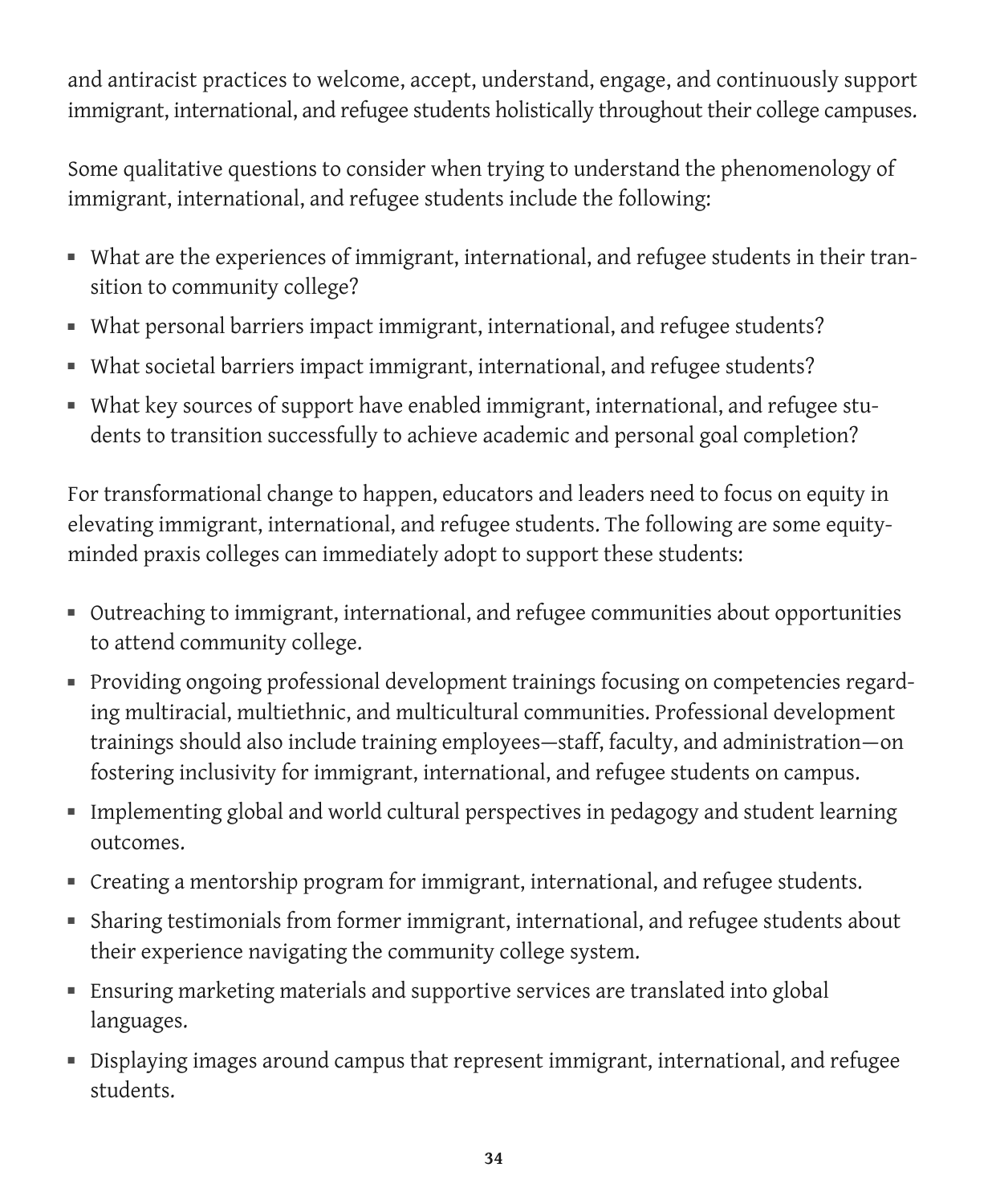- Ensuring that the college's disaggregated data categorizes immigrant, international, and refugee students in accurate racial and ethnic categories as opposed to being aggregated in wrong and larger groupings.
- Obtaining software that allows faculty to learn how to pronounce students' names accurately.
- Providing scholarships and grants for immigrant, international, and refugee students.
- Presenting career planning workshops in diverse languages.
- Having designated spaces on campus and online opportunities for immigrant, international, and refugee students to feel engaged in community building and group counseling opportunities.
- Having behavioral health counseling available and ensuring students are aware of this free service.
- Having celebratory events for students on campus and online at the end of each academic semester. These events can include international day and various world cultural celebrations.
- Creating racial and cultural affinity groups on campus for students and employees.
- Creating a strong alumni association that connects to international students worldwide.
- Creating a welcome packet with a comprehensive resources guide. This packet may include services on and off campus, such as information on food pantries, housing, and immigration services.

In the words of Nelson Mandela, "Education is the most powerful weapon which you can use to change the world."

#### REFERENCES

Boggs, G. R., & McPhail, C. J. (2016).*Practical leadership in community colleges: Navigating today's challenges*. Hoboken, NJ: John Wiley & Sons.

McNair, T.B, Bensimon, E.M., and Malcom-Piqueux, L. (2020). From Equity Talk to Equity Walk. *Expanding Practitioner Knowledge for Racial Justice in Higher Education***.** John Wiley and Sons.

Sadat, H. (2019). *Unveiling the phenomenology of Afghan women in community college*. (Doctoral dissertation). San Diego State University.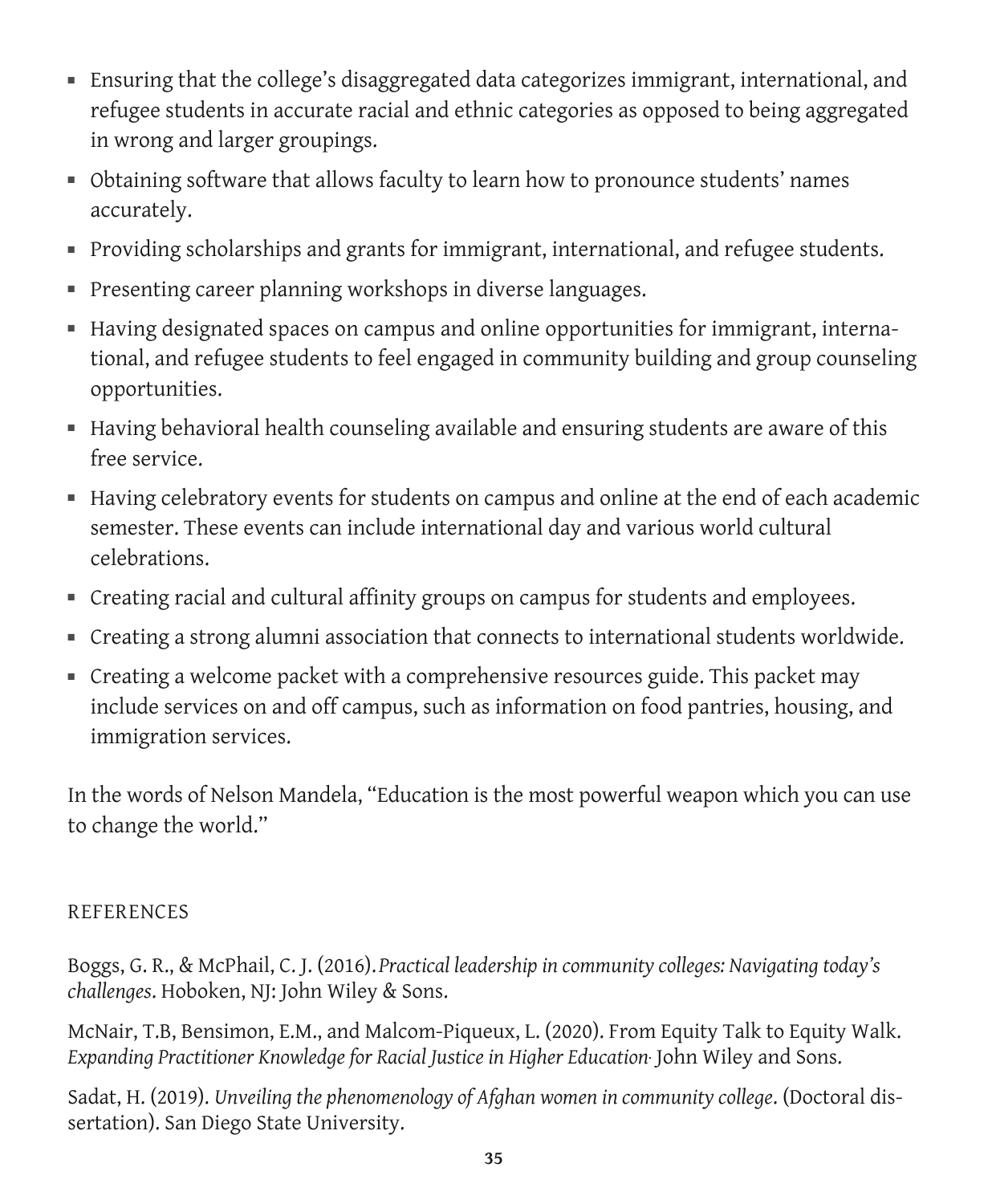Semenow, L. B. (2008). Creating a Welcoming Community for International Students. *The Vermont Connection, 29*. Retrieved from *https://scholarworks.uvm.edu/cgi/viewcontent. cgi?article=1173&context=tvc*

Teranishi, R. T., Suarez-Orozco, C., & Suarez-Orozco, M. (2011). Immigrants in community college. *The Future of Children, 21*, 153-169. *https://doi.org/10.1353/foc.2011.0009*

Yosso, T. J., Smith, W. A., Ceja, M., & Solórzano, D. G. (2009). Critical race theory, racial microaggressions, and campus racial climate for Latina/o undergraduates. *Harvard Educational Review, 79***,**  659-691. *https://doi.org/10.17763/haer.79.4.m6867014157m707l*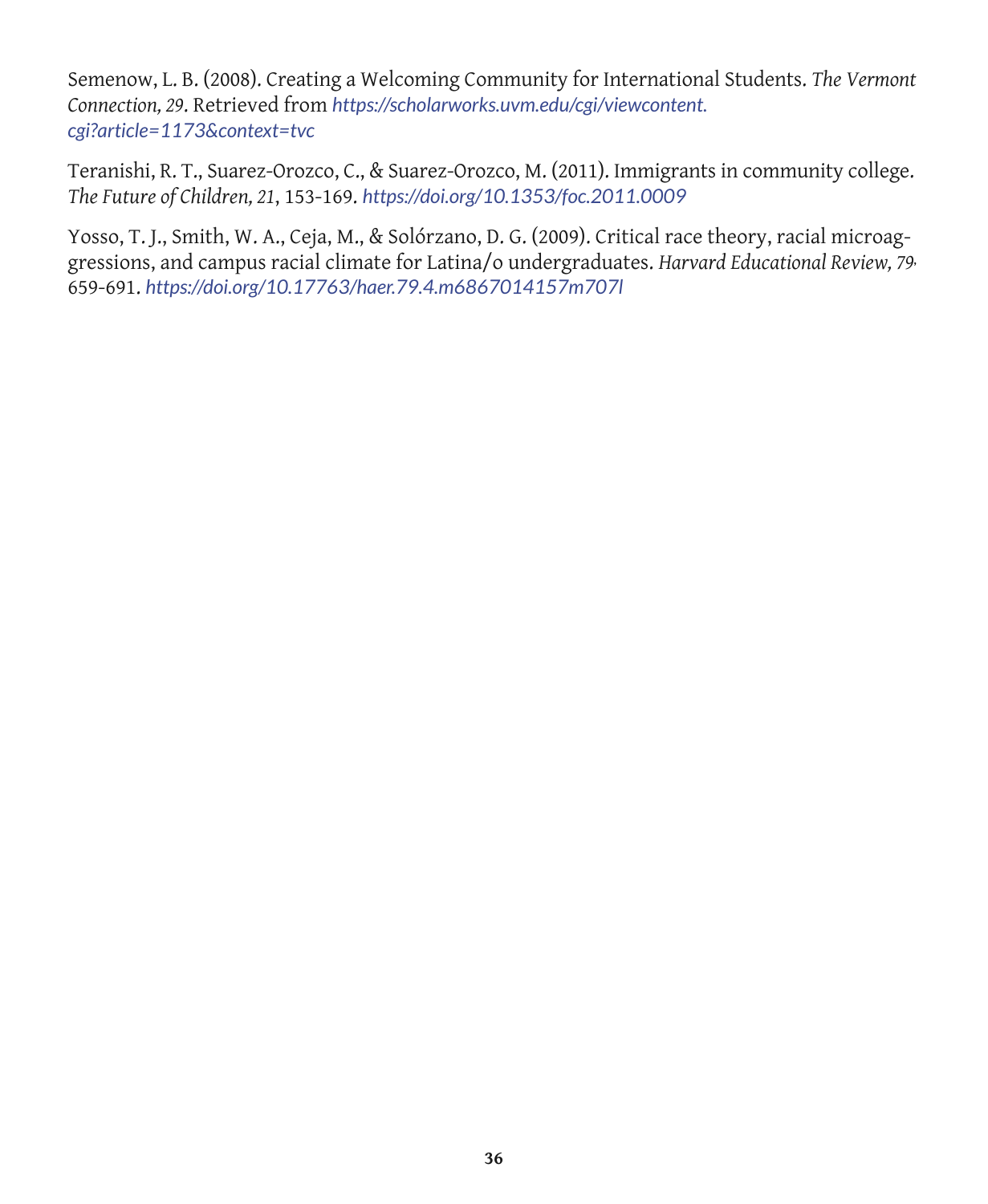### Disciplines List Proposals

by Cheryl Aschenbach, ASCCC Secretary, ASCCC Standards and Practices Committee and Julie Oliver, ASCCC Area A Representative, Chair, ASCCC Standards and Practices Committee

Very year, the Academic Senate for California Community Colleges accepts proposals<br>for changes to the California Community Colleges Disciplines List, which sets minimum<br>qualifications for CCC faculty. Two Disciplines List for changes to the California Community Colleges Disciplines List, which sets minimum qualifications for CCC faculty. Two Disciplines List proposals were received by the ASCCC in fall 2020. The first was a proposal to revise the film and media studies discipline, and the second was a proposal to add a digital fabrication technology discipline. During fall 2020, both proposals were reviewed by the ASCCC Standards and Practices Committee, shared with faculty throughout the state, and then discussed during a first hearing at the Fall 2020 Plenary Session. The ASCCC Executive Committee reviewed the two proposals at its January 2021 meeting to determine that process was followed and all required documentation were submitted for each proposal. The committee supported moving both proposals forward to a second hearing at the Spring 2021 Plenary Session.

On Friday, April 15 at the Spring 2021 Plenary Session, the second hearing for the film and media studies and the digital fabrication technology proposals will be held. At that time, any clarifying questions may be asked and discussed with the originators of the proposals. The resolutions supporting these two Disciplines List proposals will be brought to the plenary voting session on Saturday, April 16, 2021. Disciplines List resolutions may not be amended; they must be either voted up or down as proposed. All delegates should come fully informed about these Disciplines List proposals and ready to vote on behalf of the faculty they represent.

The two proposals are as follows:

1. Film and Media Studies

Master's degree in Film/Cinema and Media Studies, Film, Television, and Media Studies, Drama/Theater, Mass Communication OR Bachelor's degree in any of the above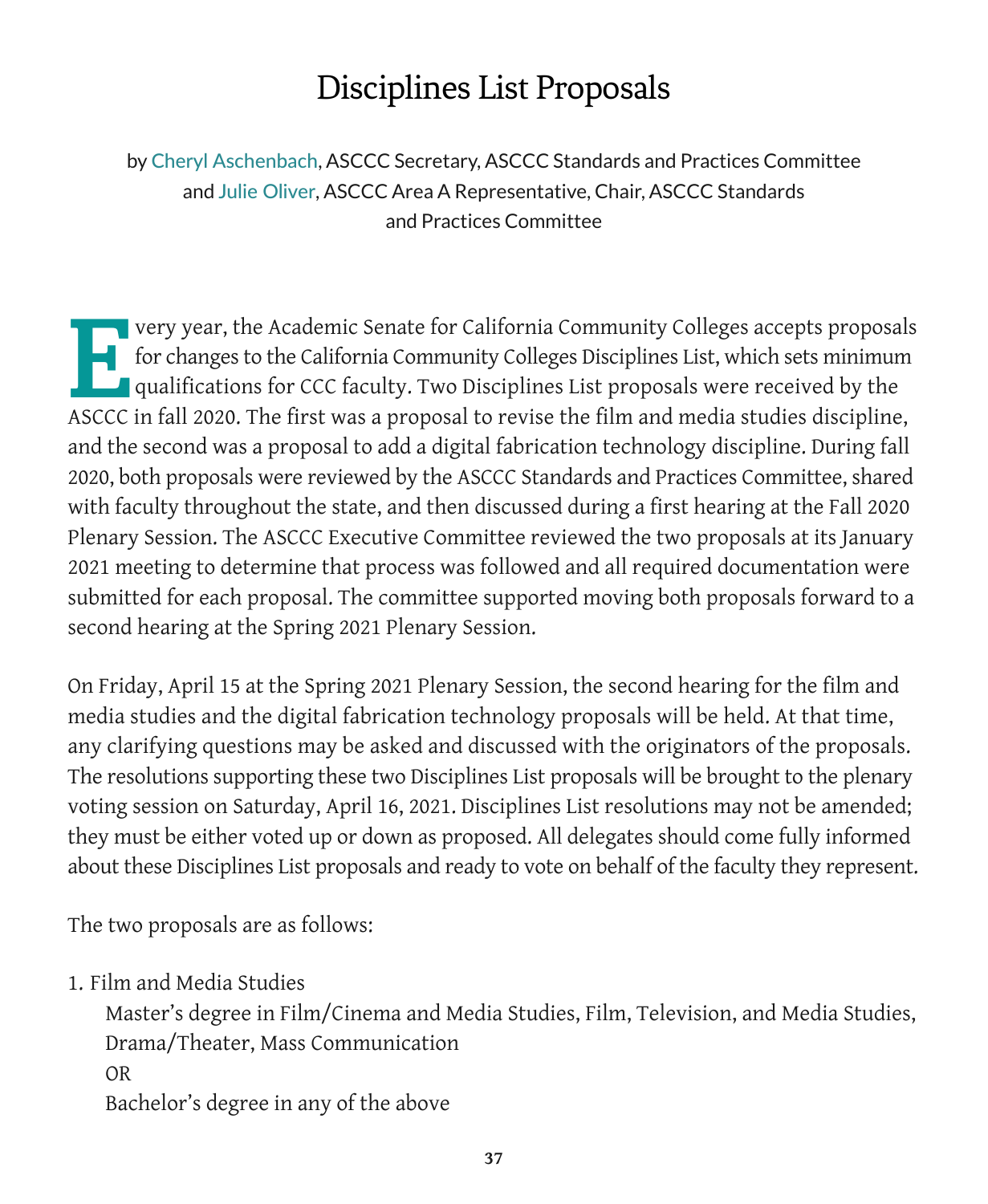AND

Master's degree in Visual Studies, Media Studies, English, or Communication OR the equivalent

This is a proposed revision to the existing discipline qualifications. For specific information about the revision and justification for the revisions, see the *summary***1** referenced during the Fall Plenary 2020 Disciplines List hearing.

2. Digital Fabrication Technology

2 years professional experience AND Any bachelor's degree or higher OR 6 years of professional experience AND Any associate's degree

This is a proposed new discipline. For specific information about the proposal, including justification, see the *summary***2** referenced during the Fall Plenary 2020 Disciplines List hearing.

In addition to these two proposals moving from a first hearing to a second hearing and consideration for adoption at the Spring 2021 Plenary, a second hearing was held at the Fall 2020 Plenary Session for one discipline, registered behavior technician, and that proposal was approved by the delegates. New and revised disciplines approved by ASCCC delegates are submitted to the California Community Colleges Chancellor's Office for inclusion in the next edition of the *Minimum Qualifications for Faculty and Administrators in the California Community Colleges* and approved by the California Community Colleges Board of Governors. For more information about the registered behavior technician discipline, see the *summary***<sup>3</sup>** and *Resolution 10.01 F 20*.**<sup>4</sup>**

<sup>1</sup> *https://drive.google.com/file/d/1GO4ToHkXrYjmX8naGer9uOtUxb9xCx-0/view*

<sup>2</sup> *https://drive.google.com/file/d/1jthffiGv-N6FLS\_fLFoJhzXYXrFbVCuy/view*

<sup>3</sup> *https://drive.google.com/file/d/1\_88p7GX6uh743Ow9p7fY\_JK\_231SUhAZ/view*

<sup>4</sup> *https://asccc.org/resolutions/disciplines-list%E2%80%94registered-behavior-technician*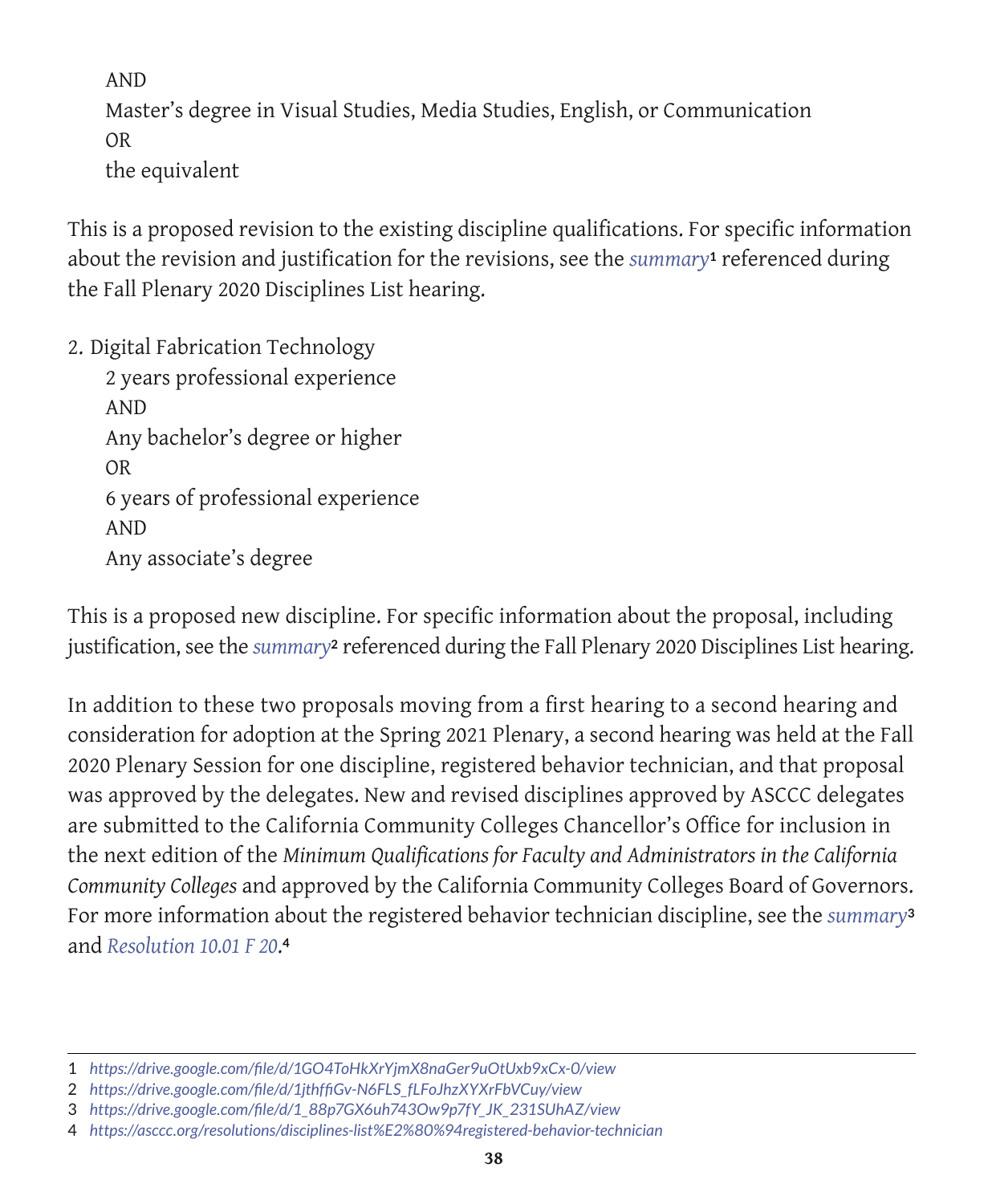The 2021-2022 Disciplines List process will open in February 2021, with proposals due by September 30, 2021. The ASCCC website has a page on the Disciplines List**5** with more information about the process and other supporting documents. Questions about the Disciplines List process can be submitted by email to *info@asccc.org*.

<sup>5</sup> *https://www.asccc.org/disciplines-list*